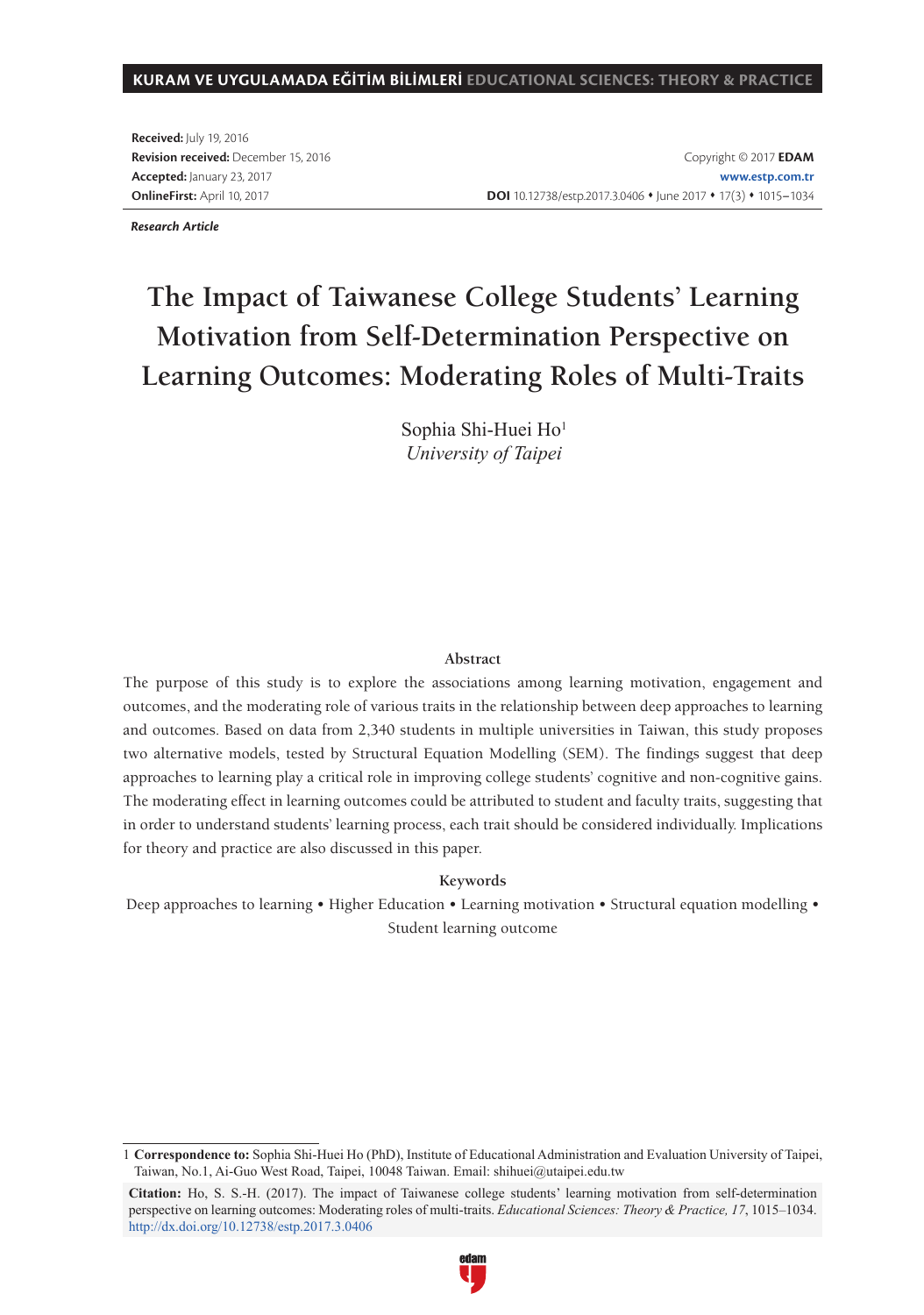Higher education plays a key role in national development (Choi & Rhee, 2014). According to statistics from the Ministry of Education (MOE), there were 158 higher education institutions (HEIs) in Taiwan in 2016. This form of mass education provides more educational opportunities for students, but also raises problems like low teaching quality and competitiveness (Marginson, 2011; Shin & Harman, 2009). Recent studies on HEIs have indicated that student learning outcomes (LOs) can be significantly improved through teaching quality improvement, curriculum reform and equipment optimization (Maringe & Sing, 2014; Pike, Kuh, McCormik, Ethington, & Smart, 2011, Pike, Smart, & Ethington, 2012), but students' psychological traits are less explored (Chen, Wang, Wei, Fwu, & Hwang, 2009; Hummel & Randler, 2012). Cole, Field, and Harris (2004) found that learning motivation (LM) is the main predictive indicator of learning efficiency and outcomes. Therefore, this study attempts to explore how to promote students' LM, which has become an urgent issue for HEIs not only in Taiwan but many countries.

Western scholars have attempted to understand learning psychology and behavior (Deci & Ryan, 2000; Wigfield & Eccles, 2000) from the perspective of achievement motivation, although cross-cultural studies have gradually gained more attention. Research has shown that the psychological process and behavior of non-Western samples in pursuing achievement are significantly different from those seen in Western samples (Chang et al., 2011; Chen et al., 2009; Heine et al., 2001). With regard to Taiwanese students, Chen et al. (2009) found that these took factors like social expectations, corresponding obligations, and role identification into account, in addition to autonomous interest and self-identity. Therefore, to improve the performance of Taiwanese college students it is necessary to further verify the perception and status of LM by examining two important factors, academic identity (Nasir, Mclaughin, & Jones, 2009; Winter, 2009) and role identity (White, Thomas, Johnston, & Hyde, 2008), and their correlation with outcome variables.

Studies show that the greatest influence on students' experience and perceptions of the whole learning process are teaching quality and interactions (Pike et al., 2012), which can arouse greater class participation and positive attitudes. Furthermore, the methods and strategies of learning engagement that students adopt are the key to internalize the knowledge they are exposed to. Smart, Feldman, and Ethington (2000) regarded student learning engagement as an important mediator in the relationship between academic development and LOs, with learning engagement referring to the learning behaviors of students and their adaptability to HEIs and course learning (Kuh, Kinzie, Buckley, Bridges, & Hayek, 2006).

In student learning engagement, Marton and Säljö (1976) proposed the "deep process," which effectively distinguishes differences in students' reactions to learning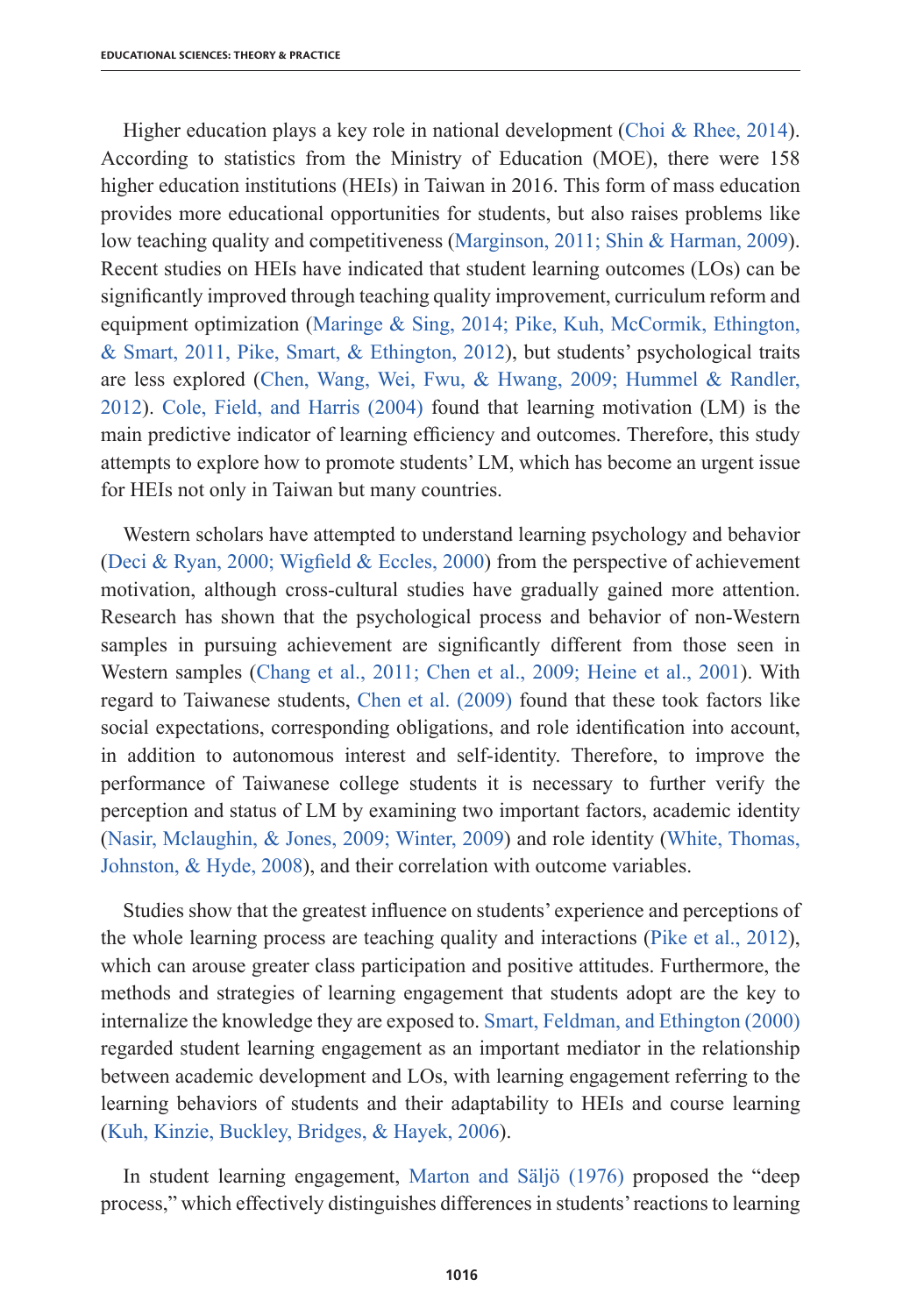tasks. The deep approach to learning (DAL) shows that students' ability to extract information is the key point to effective learning and obtaining better outcomes. Students applying DAL can process, preserve, integrate and transfer important information more quickly than those applying surface approaches (Ramsden, 2003). Take as a whole, the evidence suggests that the ways students adopt DAL may have different consequences not only for their approaches to learning, but also the quality of their outcomes.

Previous studies discussing the relationship between learning engagement and outcomes often reached different and contradictory results (Campbell & Cabrera, 2014; Pike et al., 2011, 2012; Reason, Cox, Mclntosh, & Terenzini, 2010). It is argued that these inconsistent findings might be caused by contextual variables, such as institutional and student traits, especially in major (Pike et al., 2011). Additionally, faculty traits should be also considered, because the teaching style, personality and attitude of teachers would directly affect students' learning and outcomes.

The current study, examining Taiwanese HEIs' students, will thus help in exploring the factors that influence LOs by proposed a learning motivation theory with a more complete conceptual framework, so as to extend its implications and generalization. The findings of this study can be also used to enhance generic student competencies and improve course design and teaching quality based on LM and DAL, as well as identifying different contextual factors to find the optimal conditions for promoting LOs.

# **Literature Review**

## **Theoretical Background**

This study is based on self-determination theory (SDT) proposed by Deci and Ryan (1985), which emphasizes that individuals have the intrinsic motivation to conduct behaviors in order to address their interests. It also assumes that individuals have three basic requirements: autonomy, competency and social relatedness. Deci and Ryan (2000; 2002) claimed a high level of autonomy and competency will enable individuals to generate intrinsic motivation, and enhance interpersonal interaction through social relatedness. Therefore, SDT, integrating many social contextual factors and individual psychological variables (Guay, Ratelle, & Chanal, 2008) and influencing optimal learning, learning engagement and well-being, has been widely applied in education.

Vallerand, Fortier, and Guay (1997) proposed hierarchical models of intrinsic and extrinsic motivation based on SDT, which showed that the motivation model of individual behaviour mainly follows social context→ psychological intermediary→ motivation pattern→ behavioural results. Self-determination also positively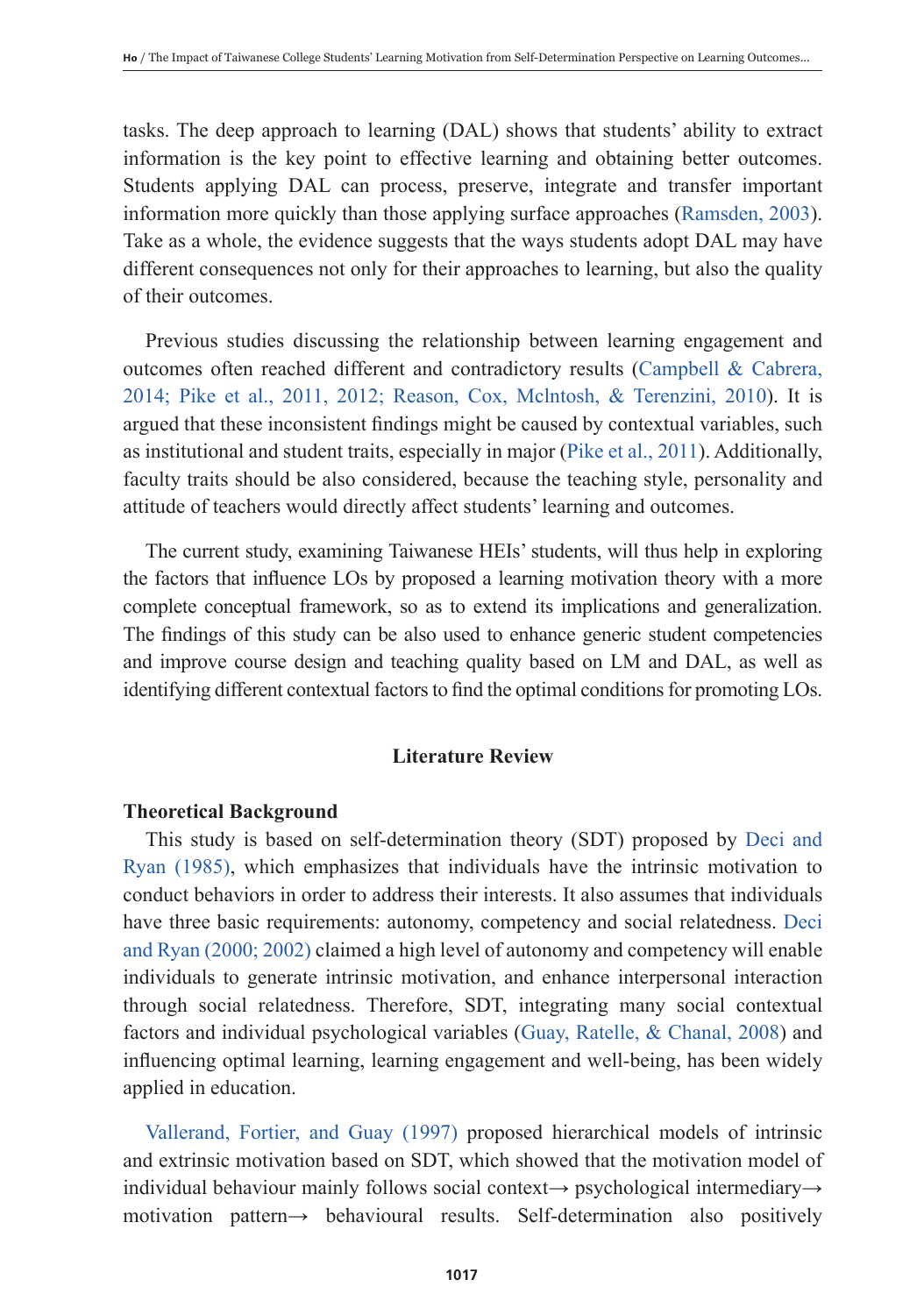influences the learning process and learning outcomes (Hummel  $\&$  Randler, 2012). The purpose of measuring LOs is to make students familiar with their learning status, which can enable teachers to improve teaching quality and learning efficiency (Guay et al., 2008). Pike et al. (2011) maintained that HEIs' educational expenditures and student learning engagement might influence LOs, as represented by two scales: cognitive and non-cognitive gains. Cognitive gains scale means to what extent the college experience contributes to making progress in such areas as general education, writing and speaking effectively, and critical thinking while non-cognitive gains scale is derived from students' responses concerning self-understanding, working with others and civic/community engagement. Referring to Pike et al. (2011), this study adopts cognitive and non-cognitive gains as the indicators to measure LOs.

#### **Learning Motivation**

The differences between individuals in learning ability and motivation are often regarded as key predictors for learning and training effectiveness (Cole et al., 2004). LM refers to learners' willingness to participate in a learning program, which will influence the direction and focus of the decision-making process (Noe, Wilk, Mullen, & Wanek 1997). Western research might not be completely extended to an Asian context because of cultural differences. According to the conceptual framework proposed by Chen et al. (2009), the academic achievement of Asian students derives from social expectations and autonomous interests, which are originated from a sense of obligation and autonomy of the individual, respectively (D'ailly, 2003). Further, both social expectations and autonomous interests are the motivations to pursue achievement goals, and there is no trade-off in between. On this basis, Chen et al. (2009) claim that the goals for academic achievement of Asian students can be divided as "vertical goals" and "personal goals." Vertical goals mean the goals that consist of others' expectations and high social value, and their contents and criteria are determined by the society. Personal goals, however, come from one's autonomous interests, and the contents and criteria are decided by an individual. Thus, the aim of this study is to explore the influence of LM, which including "role identity" (vertical goals) and "academic identity" (personal goals) on Asian students' psychology and behaviour in pursuing academic goals (Chen et al., 2009; Nasir et al., 2009; White et al., 2008; Winter, 2009).

Stryker (1987) indicated that individuals would have different self-cognitions because of different social roles and statuses. The self-expression of individuals can not only reflect their role and status in a social structure (White et al., 2008), but is also a set of behavioural tendencies, intentions and social expectations, which generate behavioural patterns (Simon, 1997). Students, as members of a learning group, should identify their roles and shoulder their obligations, and thus the learning process is related to changes in self-identity which include "discover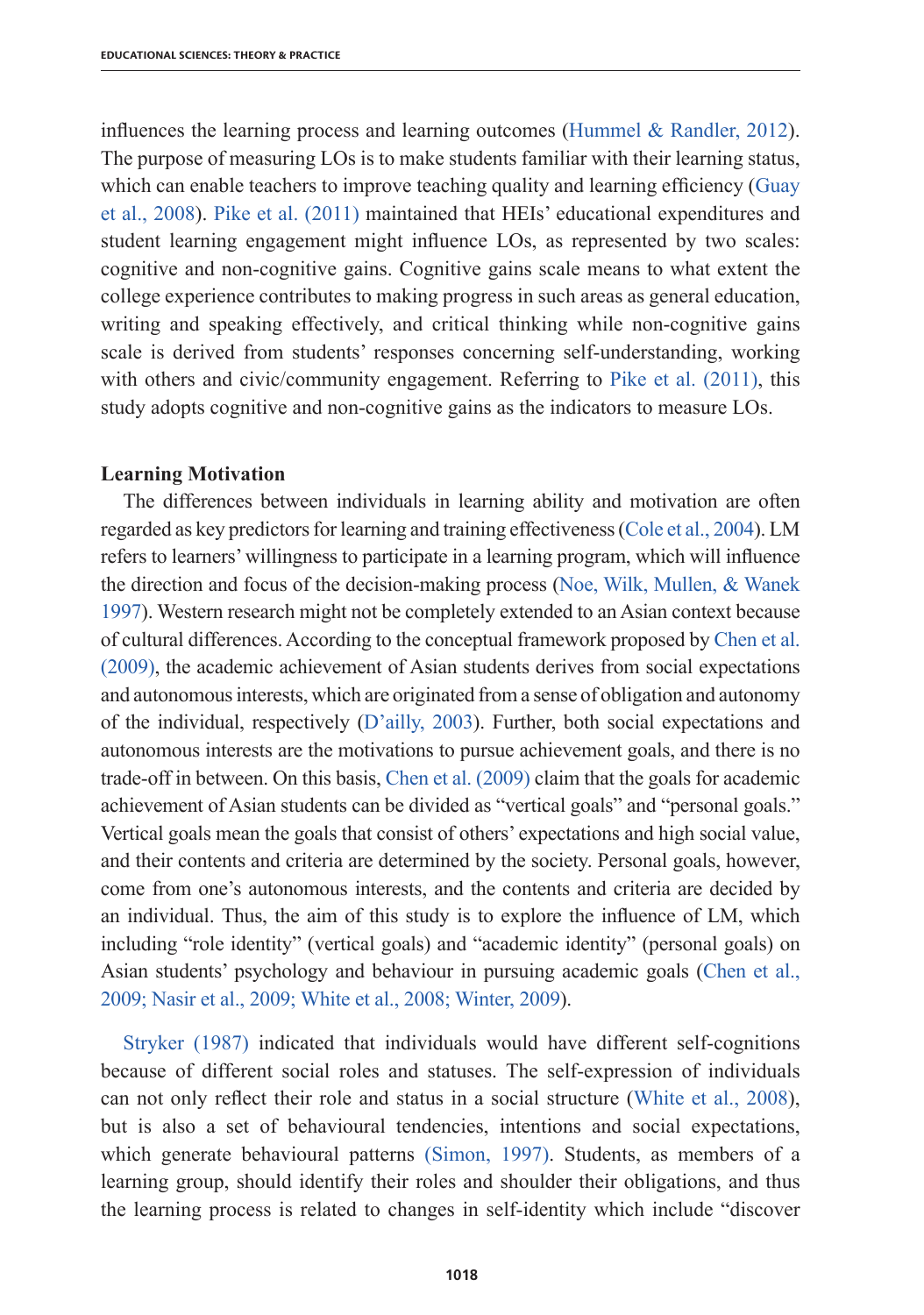oneself" or "construct oneself" (Volman  $&$  ten Dam, 2007). This requires students to follow instructions and implement tasks, and then teachers will observe the outcomes and demonstrate "beliefs and values" through instruction, affirmation and correction (Reveles & Brown, 2008; Reveles, Cordova, & Kelly, 2004). Furthermore, student outcomes in learning tasks will influence their motivation, engagement and achievement, thus forming up individual role identity (Chavez, 2007). Namely, students' role identity does not exist in their psychological perceptions, but develops from the teaching-learning process, which should not only be in conformity with students' self-expectations, but also the teachers' expectations (Regan, 2012). In this study, learners' cognitive development with regard to self-identity is seen as subject to social relationships, including teacher-student interactions inside and outside the classroom and participation in learning tasks.

According to the SDT perspective, individuals' understanding of their academic interests and competencies (Chen et al., 2009) are part of their self-identity, which is also known as academic identity (Anctil, Ishikawa, & Scott, 2008; Deci & Ryan, 2000). Chen et al. (2009) further explained learners' LM through an achievement goal model. They believed that personal goals consist of a set of highly-recognized common values, from which people select and identify the contents and criteria of achieving their goals from a wide range of specialized fields, including academic and autonomous interests.

Wigfield and Eccles (2000) discussed achievement motivation from the cognitive level. They advocated that the individuals' sense of competence, expectation of success and subjective value of the goal would affect their achievement and choices. However, there are many factors influencing motivation, including positive and negative factors like complexity of the tasks, skill acquisition, anxiety, and lack of effective teaching facilities, which would further influence student LOs (Richardson, Abraham, & Bond, 2012; Tella, 2007). Wentzel (1998) believed that students' interest in academic activities would enhance their possibility of establishing a goal and enable them to input more time and effort to achieve it. Yorke and Knight (2004) also found that autonomous learners would engage in learning activities more actively, influencing their motivation and engagement, as well as expectation of success. If the goal is infeasible or beyond reach, their LM would be reduced as well as further reducing learning engagement. While competency is regarded as the critical factor for greater confidence in learning engagement, the motivation for continuous learning will be strengthened when all challenges are seen as opportunities for learning and engaging in DAL.

In sum, role and academic identities are conducive to stimulating and maintaining students' interest in learning and enabling them to think about the nature and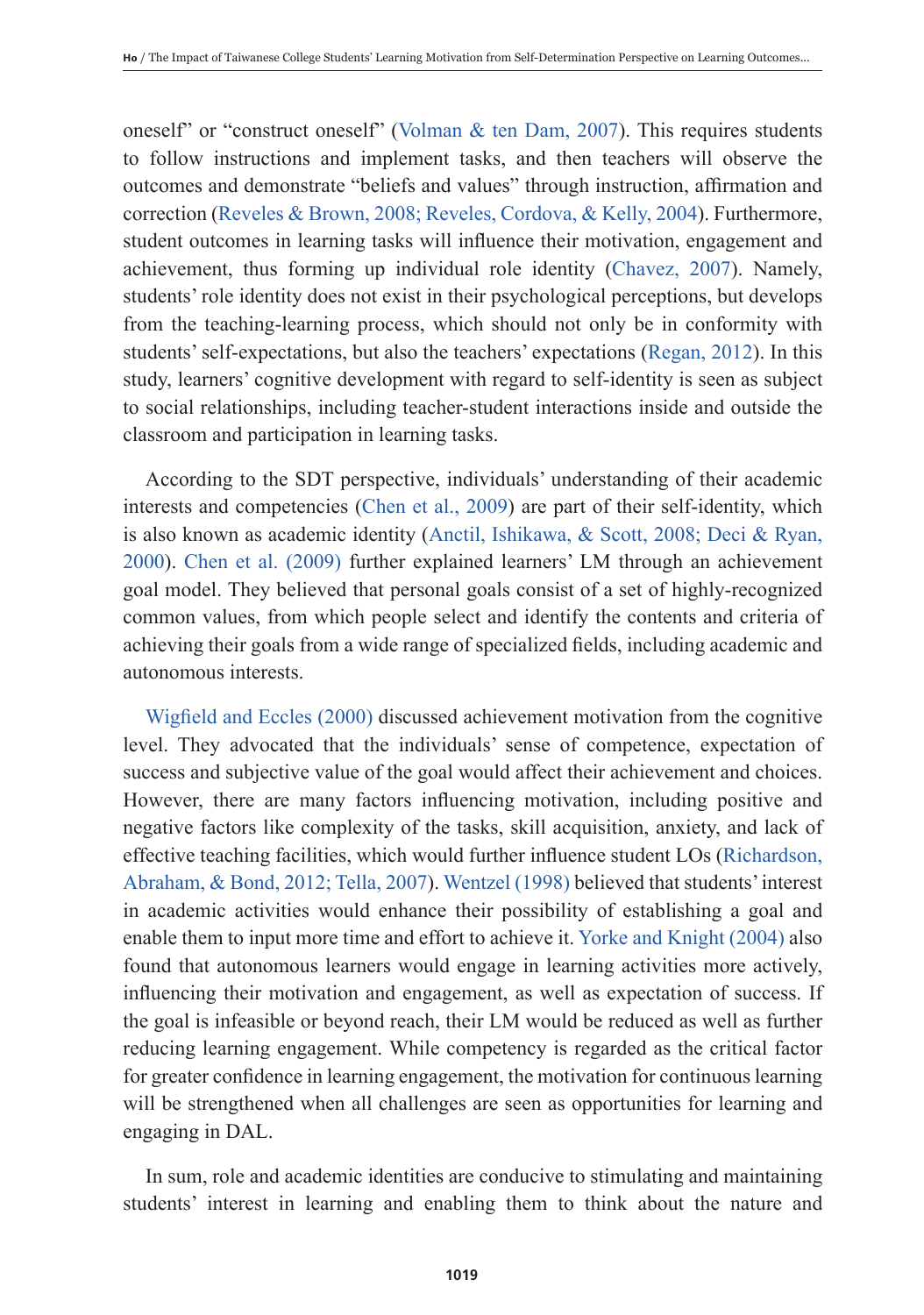implications of knowledge thoroughly. Previous studies have shown that students' autonomous interest and competency are the key components for establishing LM, and that academic and role identities, engagement, and academic achievement are related (Abes, Jones, & McEwen, 2007; Boyd, Hunt, Kandell, & Lucas, 2003; Lounsbury, Huffistetler, Leong, & Gibson, 2005). Therefore, this study proposes following hypotheses:

*H1: Academic identity and learning engagement ((1a) higher-order learning, (1b) integrative learning, and (1c) reflective learning) have a positive relationship.*

*H2: Role identity and learning engagement ((2a) higher-order learning, (2b) integrative learning, and (2c) reflective learning) have a positive relationship.*

## **Learning Engagement via Deep Approaches to Learning**

Students' learning engagement can be regarded as the quality of their learning experience (Pace, 1984). The physical and psychological efforts that students make depend on the active role they play in the learning process (Choi & Rhee, 2014). Therefore, in the process of inspiring students' learning orientation and engagement, teachers should turn from passive, teacher-oriented teaching methods to active, learner-centered activity design, and commit to bringing students to a deeper understanding, so they can apply real-life examples to different situations (Tagg, 2003), a concept known as DAL.

Campbell and Cabrera (2014) used the National Survey of Student Engagement (NSSE) to measure learning engagement. More than 1400 institutions have applied this to explore their educational practices. DAL is one of the important variables, with well-established internal and construct validity, and Goodness-of-fit Indices (RMSEA, CFI, TLI, etc.) (Laird, Shoup, & Kuh, 2006; Campbell & Cabrera, 2014), and can effectively predict students' GPA. DAL has been applied by scholars and HEIs to develop the diversified learning potential of students (Biggs, Kember, & Leung, 2001; Laird, Shoup, & Kuh, 2006; Laird et al., 2008; Pascarella, Wang, Trolian, & Blaich, 2013; Reason et al., 2010). Students using DAL not only focus on the substantive content of the information, but also the fundamental meaning, contextual connections, and integrated knowledge it represents, thus improving teaching quality in HEIs (Biggs & Tang, 2011; Pascarella et al., 2013; Ramsden, 2003; Tagg, 2003). The development process is composed of the joint efforts of students, faculties and HEIs to foster an in-depth and specific teaching mode (Biggs & Tang, 2011; Campbell & Cabrera, 2014).

Scholars agree that DAL is based on students' commitment to understanding learning materials and information, which is reflected in the different strategies they use in learning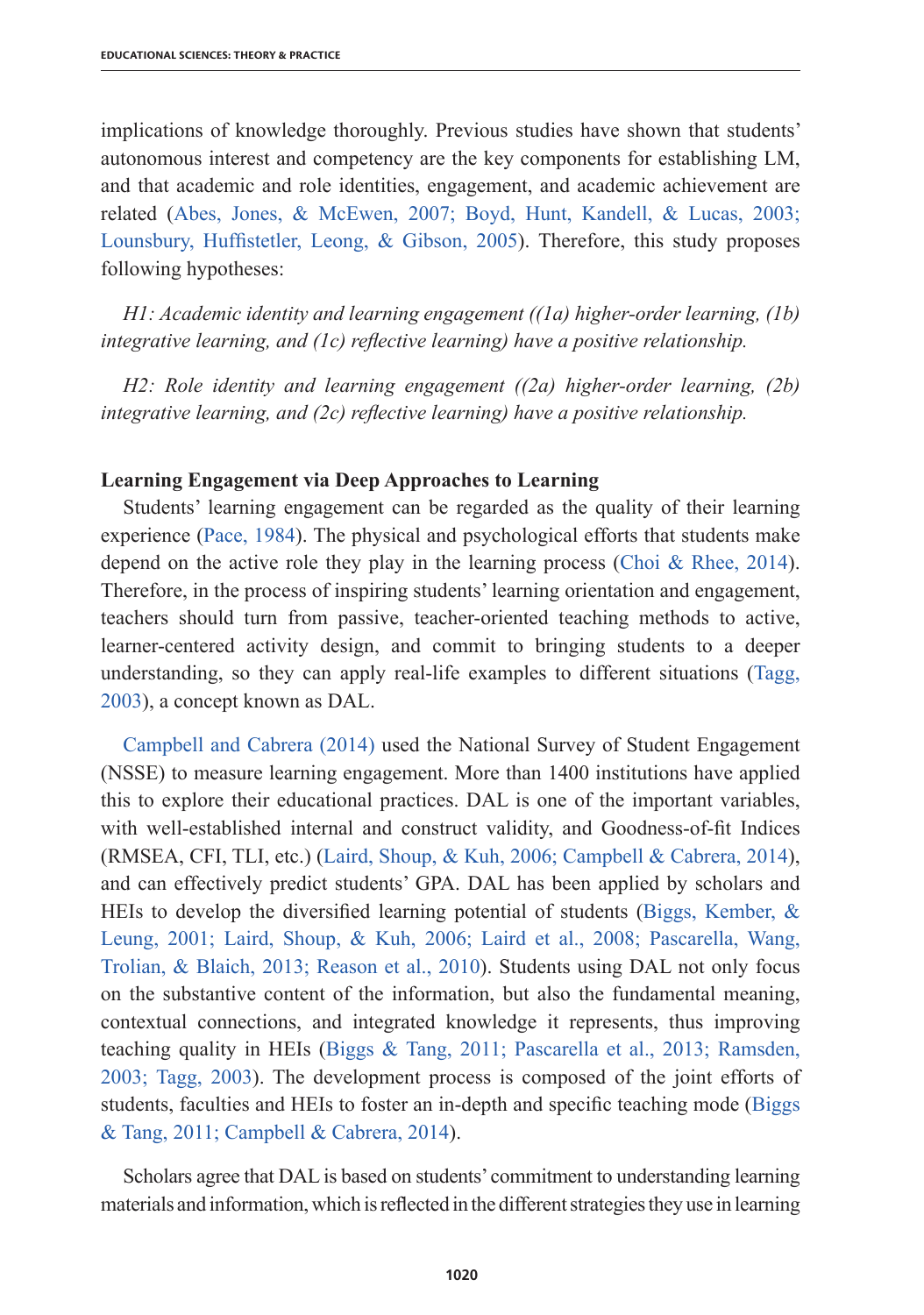(Ramsden, 2003; Tagg, 2003). The characteristic of DAL is integrating and summarizing previously learned information and transferring this into one's personal knowledge, thus inspecting new phenomena and activities from different perspectives (Ramsden, 2003; Tagg, 2003). As to for variables of DAL, these include higher-order, integrative and reflective learning (Biggs & Tang, 2011; Campbell & Cabrera, 2014; Pascarella et al., 2013). Higher-order learning emphasizes the extent to which students believe that their courses will enable advanced thinking skills, such as analyzing the basic elements of an idea, experience or theory, and integrating them with novel and complex interpretations, as well as proposing their own opinions and solutions to practical problems. Integrative learning refers to students' participation in various fields and the integration of ideas from different channels. Reflective learning is when students can analyze their own opinions, engage in autonomous learning and extend their insights and understandings, and finally apply their new knowledge in practice (Laird et al., 2008; Pascarella et al., 2013). Based on Laird et al. (2008), this study regards higher-order, integrative and reflective learning as the measured variables of DAL.

Scholars have examined whether DAL can effectively enhance LOs (Laird et al., 2008; Reason et al., 2010), with conflicting results. Thus, the application of general principles and knowledge will help students to face unique situations, understand and internalize new information, and thus enhance their knowledge, skills and abilities (Oleson & Hora, 2014). In addition, explicit and systematic course instruction will help students to not only focus on the acquisition of knowledge and facts, but promote their understanding of substantive content and implied significance (Laird et al., 2006), which are conducive to enhancing critical thinking skills and cognitive needs (Pascarella et al., 2013). Therefore, this study proposes the following hypotheses:

- *H3: Higher-order learning and LOs have a positive relationship.*
- *H4: Integrative learning and LOs have a positive relationship.*
- *H5: Reflective learning and LOs have a positive relationship.*

# **The Influence of Contextual Variables on DAL and LOs**

Contextual factors play an important role in students' practice of DAL (Ramsden, 2003; Tagg, 2003). Campbell and Cabrera (2014) found that higher-order, integrative and reflective learning only have a slight influence on GPA, probably because of the different contexts of institutions. Cooperation between institutions (e.g., large, research institutions) and faculties and administrators ensures greater academic rigor, because these institutions would ask the faculties to apply teaching practices and methods that can enhance DAL (Biggs & Tang, 2011). Pascarella et al. (2013) reported similar findings in a Liberal Arts College and Research University, with the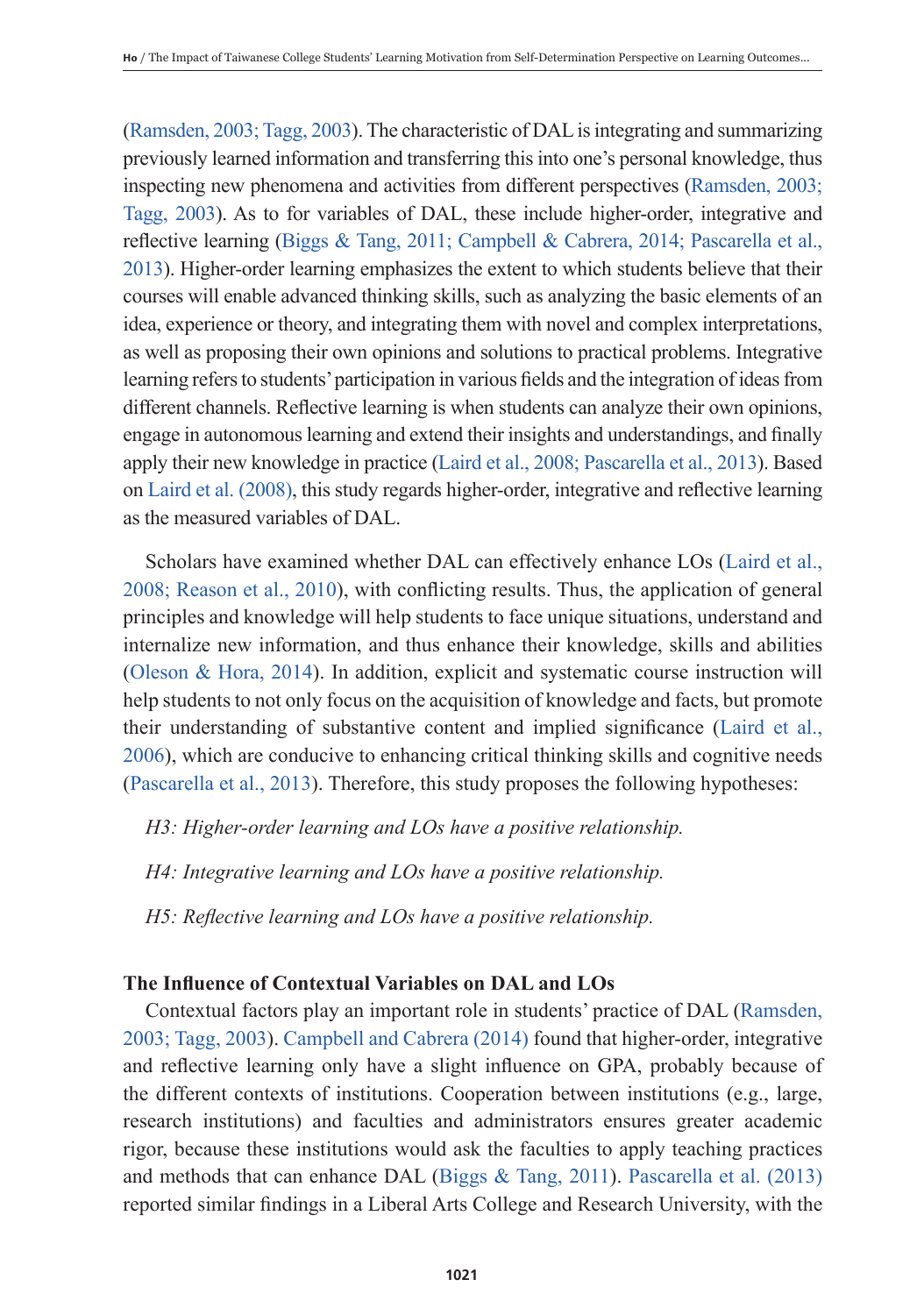relationships among DAL, critical thinking and cognitive need being moderated by several factors.

As there are many contextual factors affecting DAL and LOs, the author cannot consider them all into this study (Kember & Leung, 2011; Lindblom-Ylänne, Trigwell, Nevgi, & Ashwin, 2006; Vermunt, 2005). However, scholars state that it is necessary to consider the key factors, such as the traits of students, HEIs and faculties, to obtain a more comprehensive understanding of the students' learning process (Choi & Rhee 2014; Laird et al., 2008). Therefore, this study proposes the following hypothesis. In addition, the research framework has been composed according to the research purposes and hypotheses, as shown in Figure 1:

*H6: The different traits of students, HEIs and faculties will affect the relationship between DAL and LOs.*



*Figure 1.* Conceptual framework.

## **Research Method**

## **Sampling**

This study proposed a framework to explore the correlations and development mode of LM, engagement and outcomes. It sampled from all Taiwanese HEIs, including public and private, vocational and general ones. This study also incorporates teaching funding support from MOE of Taiwan as a sampling condition, as HEIs who obtain such funds are recognized as providing quality teaching.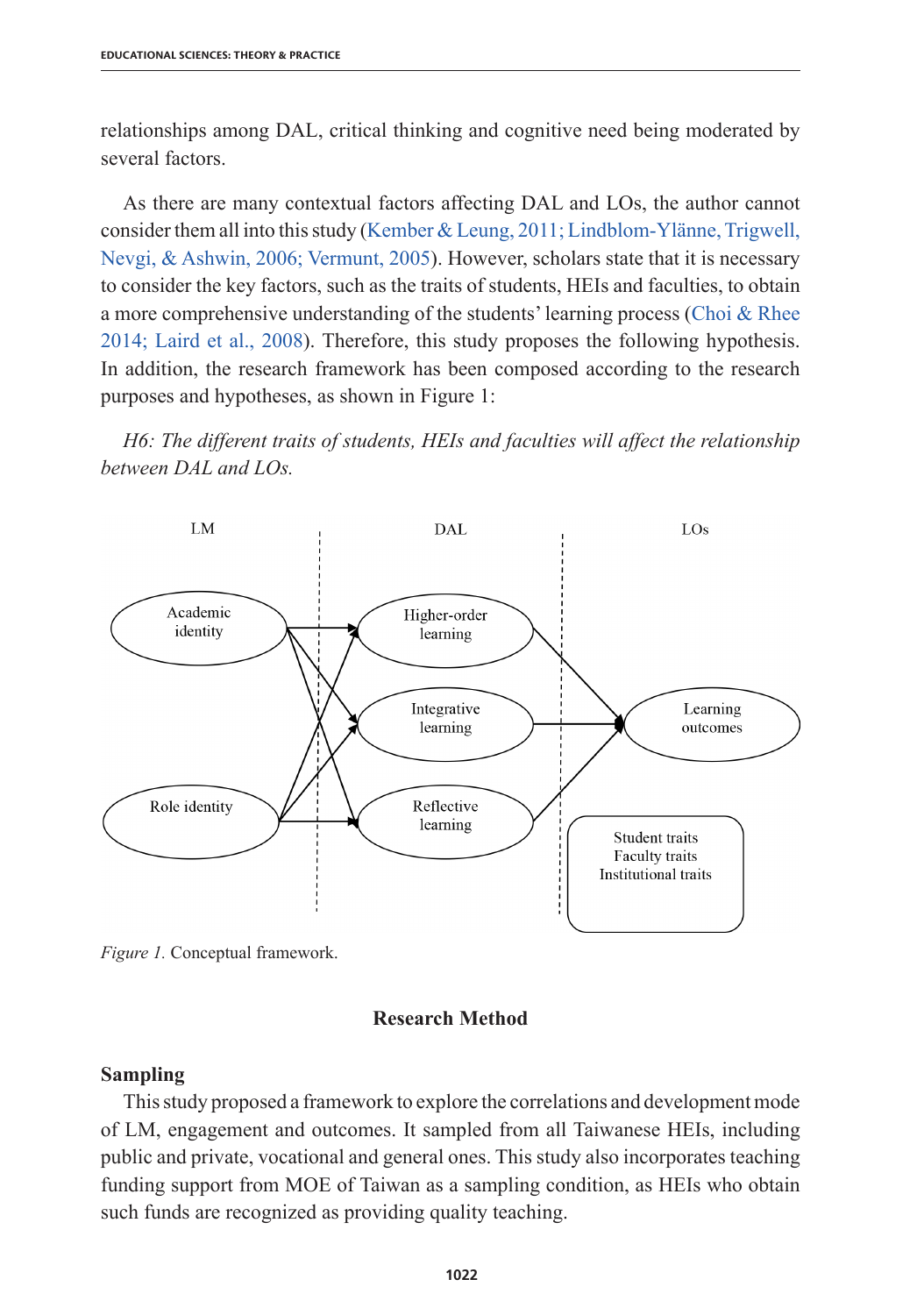This study selected 16 Taiwanese HEIs and sent 3,000 questionnaires to them. After simple random sampling, a total of 2,354 questionnaires were returned, for an effective response rate of 78.5%. Since freshmen were not familiar with the learning environment, all participants in this study were sophomores, junior and senior students. Excluding 14 invalid questionnaires, the study obtained 2,340 valid ones and 56.6% were from female. 48.7% of them are sophomores, 38.9% juniors and 12.4% seniors. Moreover, most participants (62.0%) spent less than five hours on selfstudy each week, and 26.3% of them 6-10 hours. In order to generalize the results, this study simplified the influence of disciplines, with 65.8% of the participants being social science majors and 34.2% natural science majors.

# **Instrument**

In the LM construct, academic identity is the degree to which the learners understand and identify their academic interest and ability, which could be used to evaluate their engagement in learning activities through pursuing goals. The academic identity scale adopted in this study was the four items proposed by Nasir et al. (2009) (e.g., "The courses are very suitable for me"). As to role identity, it is the degree to which the students recognize their identity as a learner through participating in learning activities and teacher-student interactions under the influence of social context. This study adopted five items developed by White et al. (2008) (e.g., "Generally speaking, I think it is appropriate for me as a college student to attend study sessions").

DAL is an important construct in learning engagement, and assessed by three scales developed by Campbell and Cabrera (2014), Laird et al. (2006; 2008) and Pascarella et al. (2013), which include higher-order, integrative and reflective learning. Higherorder learning was measured by four items, emphasizing that students should advance their thinking skills. Integrative learning consists of five items, including students' participation in learning activities and their ability to integrate ideas and thoughts from various sources. Reflective learning contains two items, emphasizing that students could apply their new learning to real life after integrating and extending new knowledge.

The construct of LOs is divided into cognitive and non-cognitive gains. This study adopts the scale proposed by Pike et al. (2011). The cognitive gains scale contains nine items and requires students to point out their progress in college learning (e.g., thinking critically and analytically), and the non-cognitive gains scale was measured by seven items concerning self-understanding, working with others, developing ethical standards, and civic/community engagement. All items were measured with a seven-point Likert scale ( $1 =$  totally disagree;  $7 =$  totally agree).

Students may also be affected by factors in the learning process that may disrupt learning engagement. Specifically, differences in the relationship between learning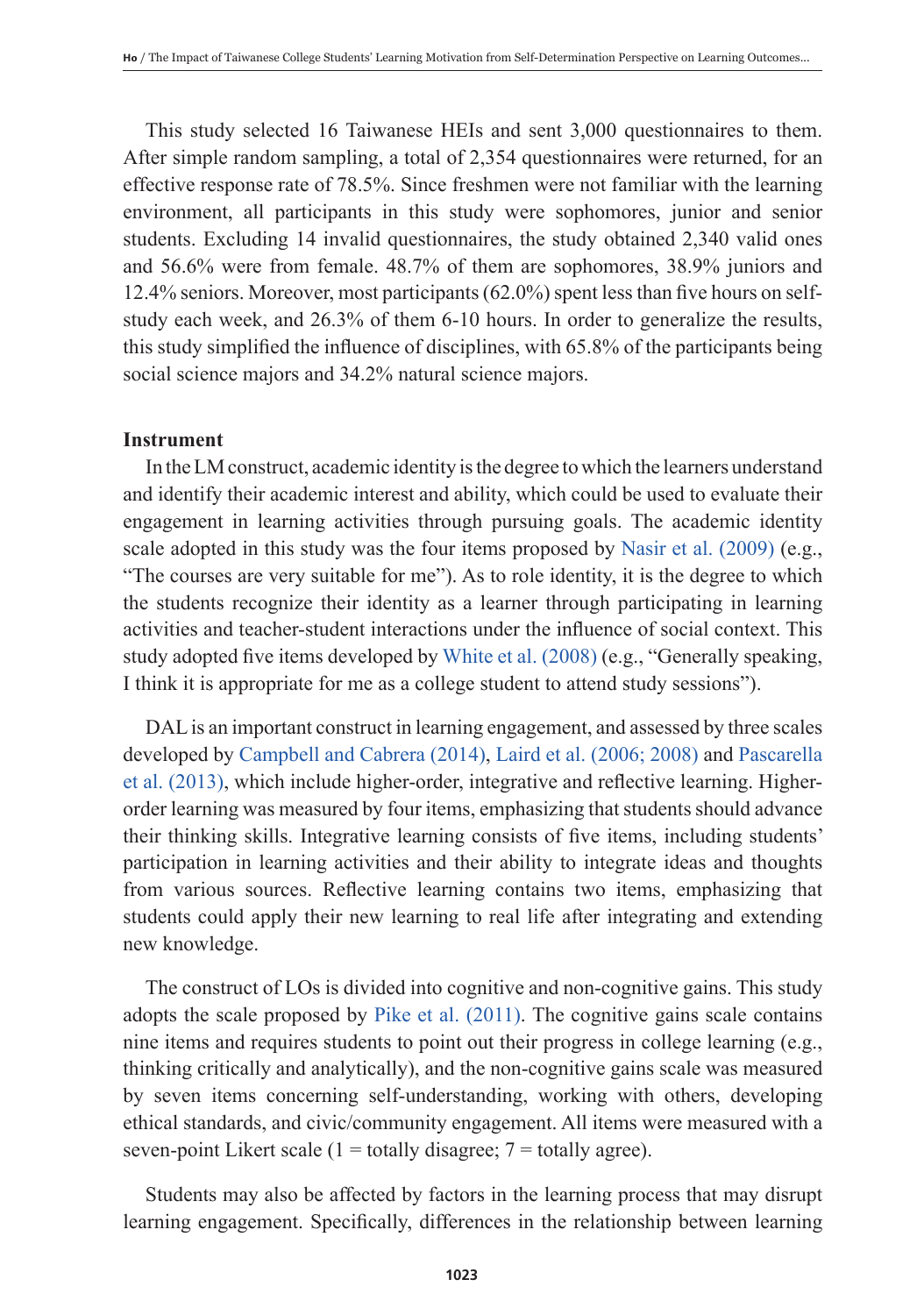engagement and LOs are caused by variables like student, institutional and faculty traits (Chang, Bai, & Wang, 2014; Choi & Rhee, 2014). Student traits mainly consist of background characteristics (e.g., gender, household income, first-generation status) and learning experience (e.g., years in university, major). Institutional traits refer to structural characteristics, such as location, form (public or private) and mission. And teacher traits mean teaching quality and student-faculty interaction, measured with three items and a seven-point Likert scale  $(1 = totally distance; 7 = totally agree)$ .

## **Analysis and Results**

# **Measurement of Structural Constructs**

Table 1

This study adopted SEM for the analysis. All scales were reliable, with composite reliabilities ranging from .66 to .89, most of which exceeded the benchmark of .70. Table 1 shows the reliability for each scale and factor loadings for each item. Confirmatory factor analysis (CFA) was examined with LISREL 8.54 to verify the convergent and discriminant construct validities of the scales (Anderson & Gerbing, 1988). Hair, Balck, Babin, Anderson, and Tatham (2006) recommended that convergent validity be assessed using three indicators: (1) standardized factor loading higher than .70; (2) Average Variance Extracted (AVE) above .50; and (3) Composite Reliability (CR) above .70. The evaluation standard for discriminant validity is the square root of AVE for one dimension should be greater than the correlation coefficient with any other dimension(s). Table 1 shows that all three criteria were met, except for the slightly lower AVEs of role identity, integrative learning and cognitive gains. The correlation coefficients of the dimensions were all less than the square root of AVEs, suggesting that each had good discriminant validity.

| Analysis on Reliability and Validity |           |                |           |          |          |          |      |
|--------------------------------------|-----------|----------------|-----------|----------|----------|----------|------|
|                                      |           | $\overline{c}$ | 3         | 4        | 5        | 6        | 7    |
| Role identity                        | .648      |                |           |          |          |          |      |
| Academic identity                    | $.456**$  | .700           |           |          |          |          |      |
| Higher-order learning                | $.335**$  | $.347**$       | .819      |          |          |          |      |
| Integrative learning                 | $.355***$ | $.465**$       | $.694**$  | .671     |          |          |      |
| Reflective learning                  | $.295***$ | $.311**$       | $.580**$  | $.604**$ | .735     |          |      |
| Cognitive gains                      | $.387**$  | $.390**$       | $.655***$ | $.657**$ | $.539**$ | .633     |      |
| Non-cognitive gains                  | $.320**$  | $.332**$       | $.557**$  | $.544**$ | $.522**$ | $.622**$ | .721 |
| Mean                                 | 5.11      | 5.10           | 5.06      | 4.68     | 5.17     | 4.85     | 5.04 |
| <b>SD</b>                            | .54       | .26            | .12       | .43      | .24      | .20      | .32  |
| $\alpha$                             | .664      | .793           | .889      | .801     | .766     | .863     | .836 |
| <b>AVE</b>                           | .42       | .50            | .67       | .45      | .54      | .40      | .52  |
| <b>CR</b>                            | .68       | .78            | .89       | .80      | .77      | .86      | .87  |

*Note.* \*\*  $p < .001$ . Numbers in italic denote the square root of AVE.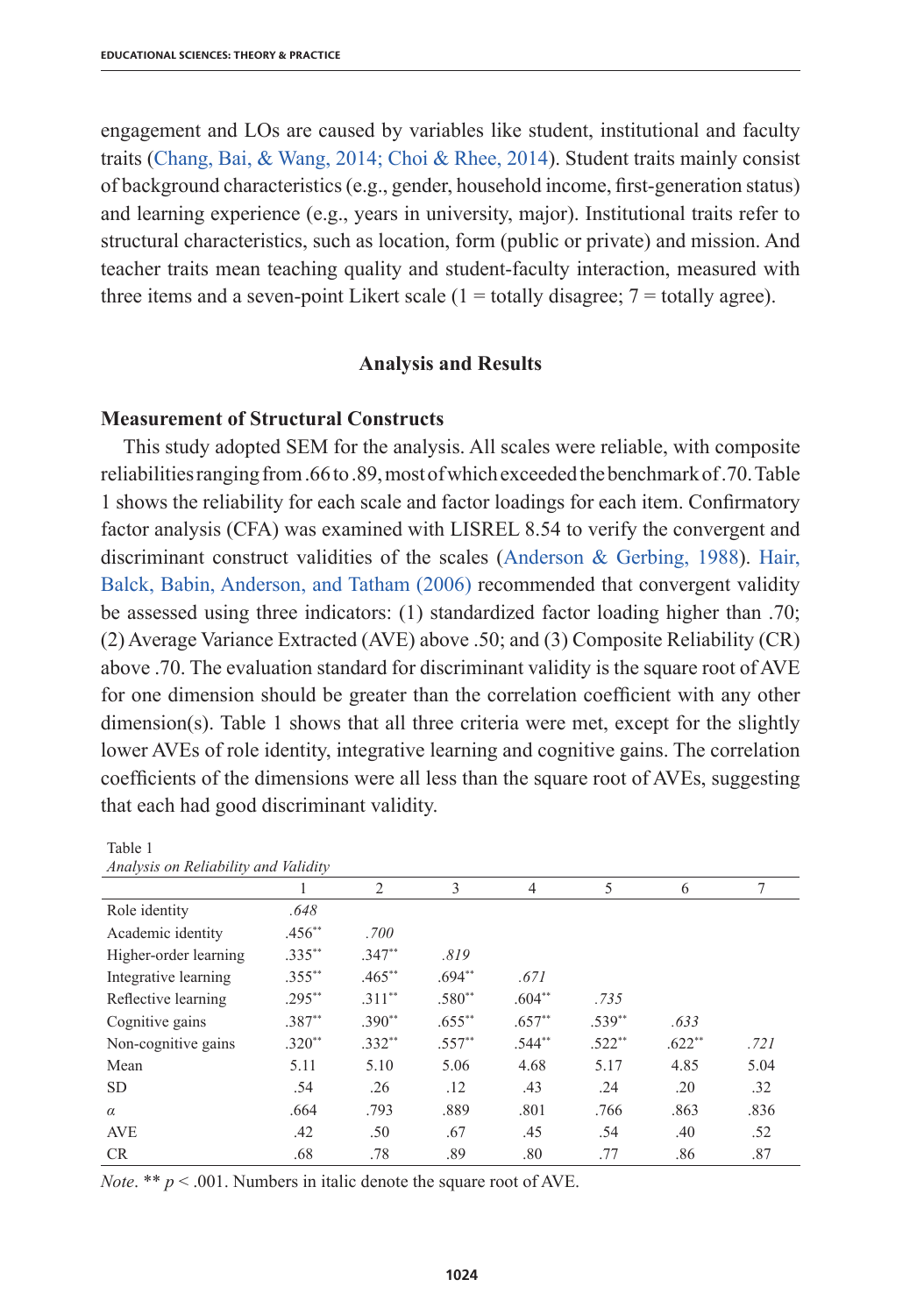# **SEM Analysis Results**

The study verified relationship among constructs via structural equation modelling (SEM). For constructs with a higher-order factor structure (organizational tensions) which are formative in nature, Lee and Cadogan (2013) suggested that research should avoid developing and assessing a model containing a direct link from the antecedent variable to the aggregate endogenous variable. Therefore, the author reduced the number of parameters to be estimated following the partial aggregation method (Little, Cunningham, Shahar, & Widaman, 2002). This procedure involves averaging the responses of sub sets of items measuring a construct. It is formed three indicators for DAL. The measurement model had a good fit with the data, as seen in the statistics for DAL (RMSEA = .063, CFI = .966, NNFI = .952, GFI = .923). Thus, based on these supportive findings and in the interests of parsimony, this study aggregated the sub-constructs of the higher-order, integrative and reflective learning to obtain the higher-order construct of DAL.

This study adopts SEM to test the structural mode of the model and interpret the explained variation of constructs, thus explaining the strength of the cause effect between constructs. Goodness-of-fit tests showed that the original conceptual model failed to properly explain the relationships among all variables ( $\chi^2$  = 6475.518; *df* = 482; RMSEA = .073; SRMR = .097; AGFI = .825; CFI = .849). Because the criteria for the RMSEA and SRMR were exceeded and AGFI and CFI were lower, *t*-values for the effect parameters were examined to determine if any non-significant paths could be eliminated. Several non-significant relationships were identified and fixed to zero. After examining the modification indices for the relationships among observed variables, the resulting model provided a better representation of the relationships (*χ<sup>2</sup>*= 1304.606; *df* = 407; RMSEA = .031; SRMR = .044; AGFI = .954; CFI = .977).

H1a, b, c stated that role identity positively affects high-order, integrative, and reflective learning. Figure 2 shows that role identity ( $\beta$  = .276,  $p$  < .001;  $\beta$  = .231,  $p$  < .001;  $\beta$  = .248,  $p$  < .001) has significantly positive influences on high-order, integrative, and reflective learning, which supports H1a, b, c. Although academic identity ( $\beta$  =  $-224, p < .001; \beta = -0.410, p < .001; \beta = -0.240, p < .001$  significantly influences highorder, integrative, and reflective learning, these were negative relationship, rejecting H2a, b, c. Moreover, while high-order learning insignificantly affected non-cognitive gains, the other path coefficients on correlations from DAL [high-order ( $\beta$  = .215, *p*  $< .001$ ), integrative ( $\beta = .589$ ,  $p < .001$ ;  $\beta = .293$ ,  $p < .001$ ), and reflective learning  $(\beta = .136, p < .001; \beta = .310, p < .001)$ ] to LOs (cognitive and non-cognitive gains) were positive and significant, full supporting H4 and H5, but partially supporting H3. These findings suggest critical DAL, higher-order, integrative, and reflective learning are central factors in explaining LOs in a higher education context.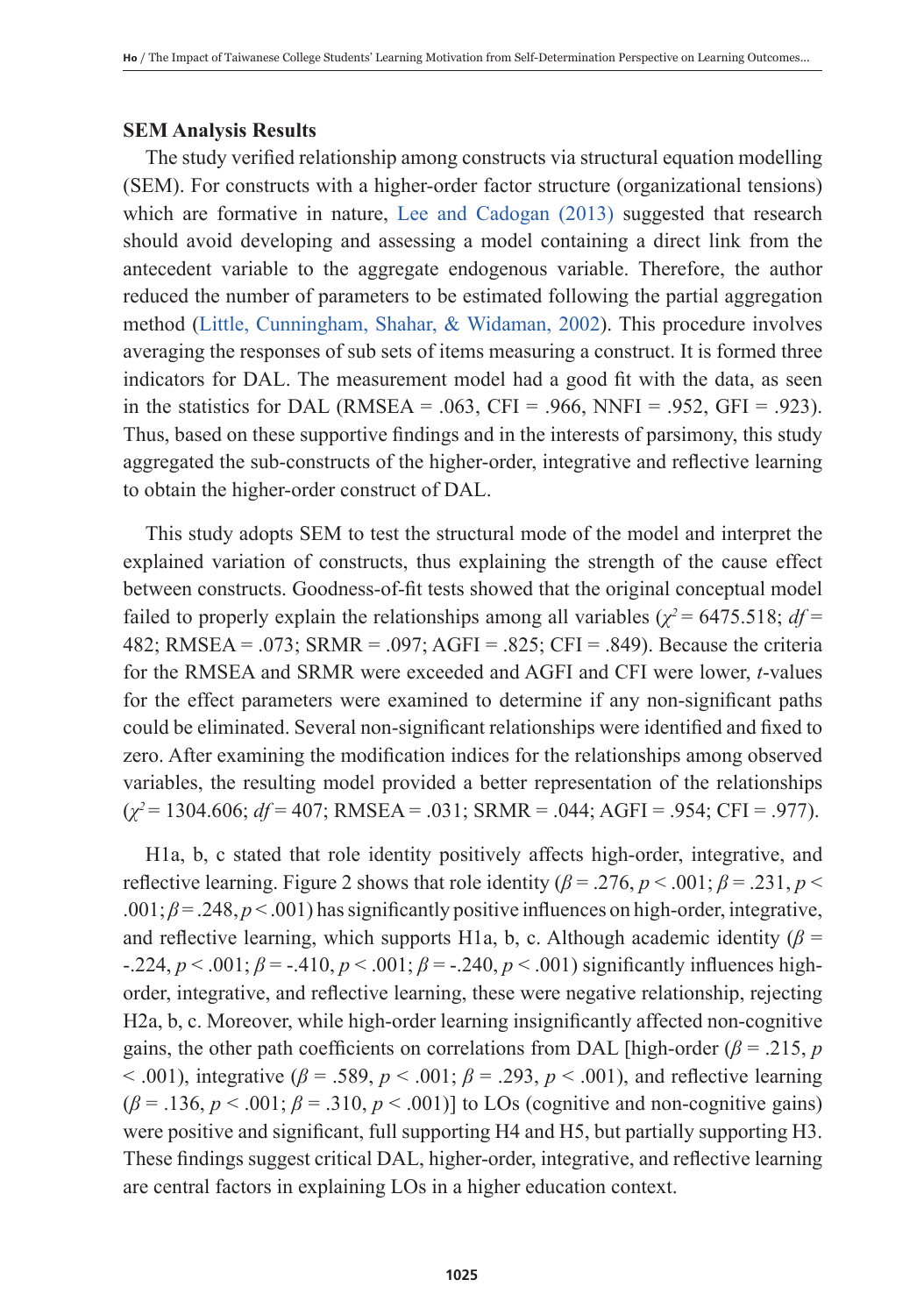

*Figure 2.* Structural equation modelling with standardized coefficients.

#### **Moderating Effects on the Relationship between DAL and LOs**

To examine the moderating effects of student, institutional and faculty traits on the relationship between DAL and LOs, the author mean centered DAL to reduce multicollinearity (Sharma, Durand, & Gur-Arie, 1981) and estimated two graphic depictions of the full SEM models. Student, institutional and faculty traits are entered as moderating variables affecting the main path in the model, with the results shown in Table 2. In the first model the author multiplied DAL with each trait and incorporated it into the interdependent variable for analysis, so as to test the influence of situation variables on the main effect. The result showed that gender ( $\beta$  = .150,  $p$  < .001) and faculty traits ( $\beta$  $= 0.047, p < 0.001$  have positive moderating effects on the relationship between DAL and cognitive gains. In the second model, the estimated coefficient of the moderating term between DAL and household income on non-cognitive gains is negative and significant  $(\beta = -0.272, p < 0.001)$ , as is the moderating term between DAL and year of university on non-cognitive gains ( $\beta$  = -.156,  $p < .001$ ), which partially supports H6.

Figure 3 indicates that the effect of DAL on cognitive gains differed by gender and faculty traits (high vs. low teaching quality). The steeper slope for female students suggests that those who are more actively engaged in DAL receive more cognitive gains. Similarly, high teaching quality and teacher-student interaction can enhance LOs and make students obtain more cognitive gains.

Likewise, as shown in Figure 4, the steeper slope of low household income students, compared with that of high household income students, shows the stronger effects the former experience with regard to non-cognitive gains. Another interesting point is the steeper slope of sophomores, compared with that of other years, and these students reported being more engaged in DAL, and thus more non-cognitive gains.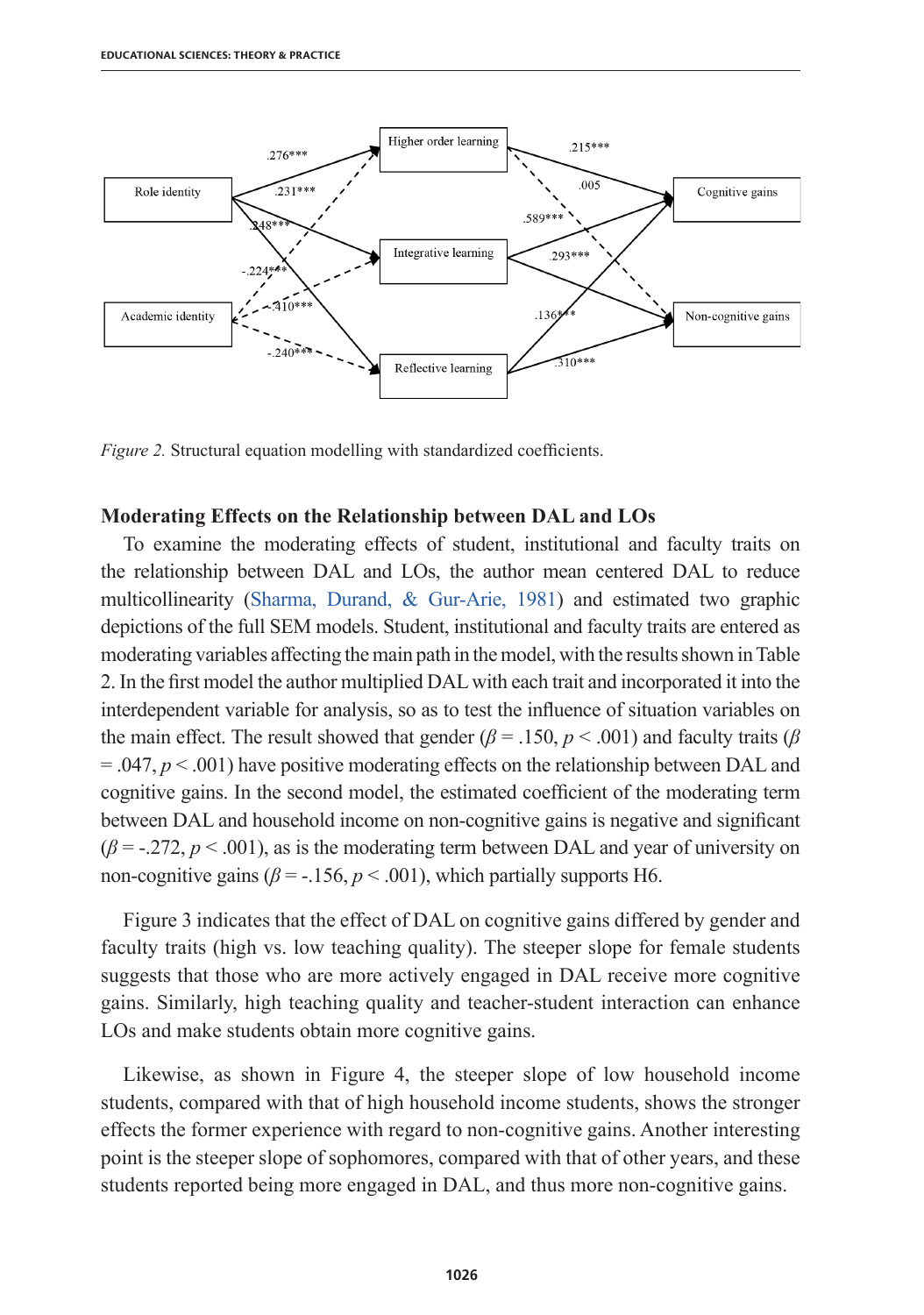| <i>Examination of Moderated Effect</i><br>Variables | Cognitive gains  | Non-cognitive gains |  |  |
|-----------------------------------------------------|------------------|---------------------|--|--|
| Deep approach to learning                           | $.818(.112)$ *** | $.853(.161)$ ***    |  |  |
| Student traits                                      |                  |                     |  |  |
| Gender                                              | $.150(.020)$ *** | .076(.028)          |  |  |
| Household income                                    | $-.091(.023)$    | $-.272(.033)$ ***   |  |  |
| First-generation status                             | $-.079(.015)$    | $-.059(.021)$       |  |  |
| Year of university                                  | .001(.013)       | $-156(.020)$ ***    |  |  |
| Major                                               | .017(.020)       | .055(.029)          |  |  |
| Institutional traits                                |                  |                     |  |  |
| Location                                            | $-.030(.015)$    | $-.070$ .022)       |  |  |
| Form                                                | $-.009(.020)$    | .057(.030)          |  |  |
| Mission                                             | .025(.018)       | $-.040(.026)$       |  |  |
| Faculty traits                                      | $.047(.008)***$  | .019(.011)          |  |  |
| Chi-square $(df)$                                   | 171.287(90)      | 107.860(54)         |  |  |
| <b>RMSEA</b>                                        | .020             | .021                |  |  |
| <b>SRMR</b>                                         | .030             | .025                |  |  |
| AGFI                                                | .984             | .985                |  |  |
| <b>CFI</b>                                          | .999             | .999                |  |  |

Table 2 *Examination of Moderated Effect*

*Note*. \*\*\* *p* < .001.



*Figure 3*. Effect of moderators on relationship between DAL and cognitive gains.



*Figure 4*. Effect of moderators on relationship between DAL and non-cognitive gains.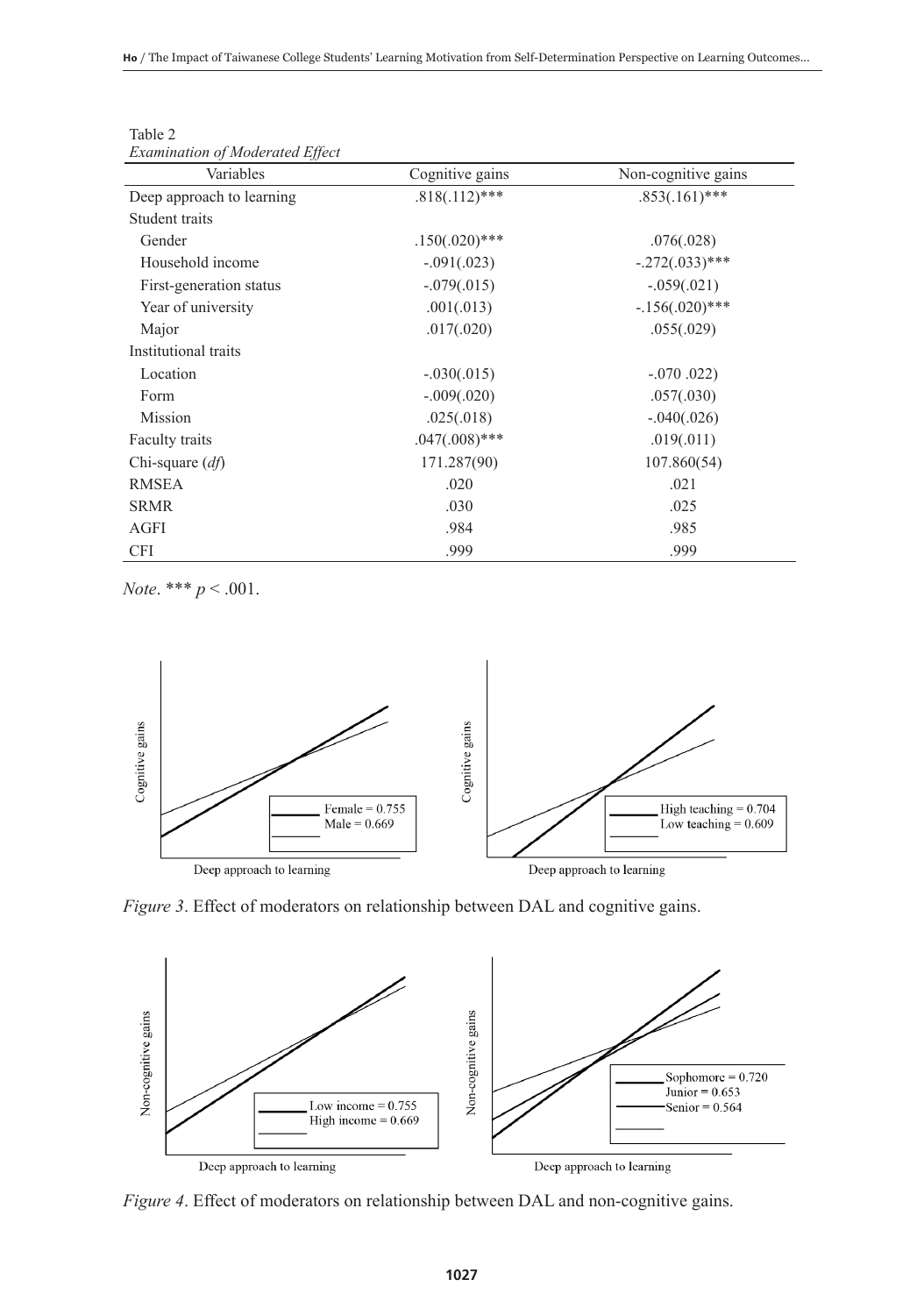# **Discussion and Conclusions**

This study explored the significant developmental forms of LM-engagementoutcome contexts that facilitate LOs at Taiwanese HEIs. Referring to SDT, DAL and the achievement goals proposed by Chen et al. (2009), the results show the correlations among main variables and the influence of each contextual factor on these relationships. Our findings suggest the relationships between role identity and three DAL constructs are positively significant. Therefore, the more the students understand and identify with their role obligations, the more they will be engaged in DAL activities.

For Taiwanese college students, their obligation to social expectations may encourage them to pursue academic achievement. However, our findings revealed that academic identity has negative influences on higher-order, integrative and reflective learning. This does not exactly conform to the motivation theories promoted by Western scholars, but is consistent with Chen et al. (2009). In other words, the LM based on psychological theory must make full consideration of cross-cultural factors (Chang et al., 2011). Although Taiwanese students are likely to have autonomous interest or competency towards academic goals, their autonomy with regard to selecting these goals is still subjected to limitations of various social expectations, in contrast to Western students.

The findings demonstrate that higher-order, integrative and reflective learning are positively related to cognitive and non-cognitive gains, thus supporting the use of DAL. The research results echo the opinions of Biggs and Tang (2011), Campbell and Cabrera (2014), Laird et al. (2008), Maringe and Sing (2014), and Pascarella et al. (2013) that encouraging students to use DAL requires training in approaches to critical engagement with texts and writing critically, and in the application of conceptual ideas in designing concerned issues and empirical investigations.

Higher-order learning had a significant direct effect on cognitive gains but not on non-cognitive gains. This implies that Taiwanese HEIs have insufficiently emphasized general education and the courses they provide are not designed specifically for certain teaching aims, such as enhancing students' social adaptability, ethical values and soft skills. Moreover, the educational funding granted by the government is insufficient to cover the necessary education expenditures, and this indirectly lowers the students' understanding and practice of ethics, values and self-belief. Additionally, non-cognitive gains were derived from students' established social expectations and role obligations in this study, which might further weaken the effect of higher-order learning.

In terms of contextual variables, this study examined whether student, institutional and faculty traits influence the relationships between DAL and LOs. Our findings demonstrate that gender and faculty traits (e.g., teaching quality, interaction with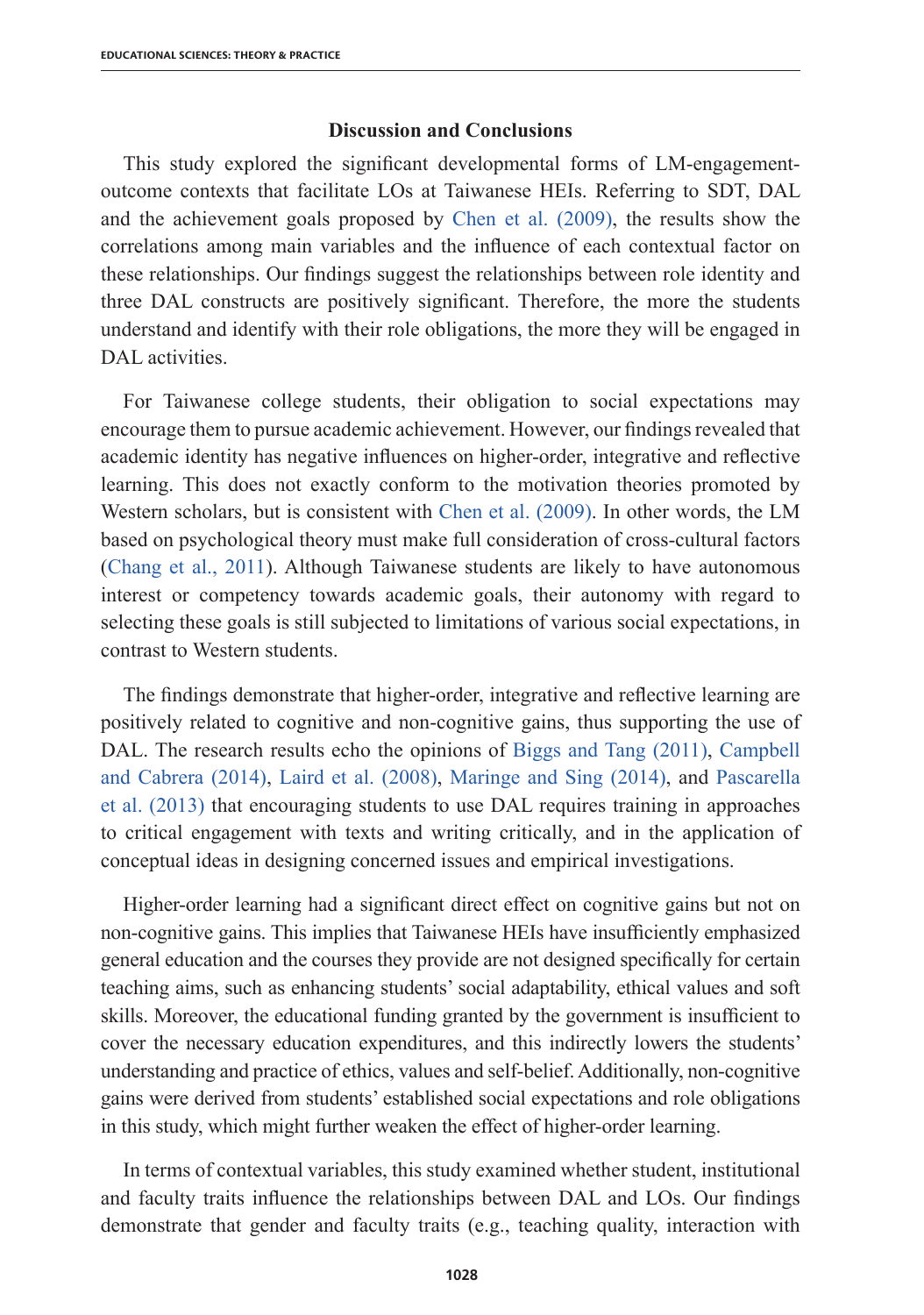students, and pedagogical differences) will moderate the relationship between DAL and cognitive gains. This echoes the claims of Chang et al. (2014) that students and faculties are two leading actors in the classroom. However, only student traits have a significant and negative moderating effect on the relationship between DAL and non-cognitive gains, indicating that the effect of DAL will be weakened by students' traits. In terms of household income, low-income students engage more efforts in DAL to improve non-cognitive gains than high-income students. However, the noncognitive gains obtained by sophomores are higher than those obtained by seniors, probably for the following reasons. For one thing, many students from low-income households have to do part-time jobs to cover their tuition or living expenses. They thus have to develop their own philosophy of life, ethical standards and values in relation to the learning engagement process earlier than more privileged students. In addition, low-income students often lack learning resources, such as computers, supplementary education and learning materials, and so may be slower in acquiring and enhancing professional skills. They are thus more sensitive to non-cognitive gains than other students.

In sum, this study makes three important theoretical contributions to the higher education literature. Firstly, previous LM studies by Western researchers mainly emphasized the importance of intrinsic interest, autonomy and competency to meet academic achievement goals (Deci & Ryan, 2000, 2002). They thus paid few attentions on the positive influence of external social expectations. This study adopted the cross-cultural view suggested by Chen et al. (2009), based on the idea that students from Asian societies have more positive self-regard and identification with social roles than Western students. Moreover, in the face of high role obligations generated by vertical goals, Asian students regard successful academic performance as a responsibility to meet parental expectation. Specifically, even if they have little intrinsic interest or inadequate competence, they will try their best to do well. As a result, some students may get trapped in the under-achiever dilemma, as experiences of failure may transform their learning interest into responsibilities and obligations, which produce maladaptive behaviors in the long run and lower engagement in DAL.

 Secondly, this study confirms that the national studies of the NSSE DAL constructs do, in fact, hold for various HEIs. It also supports the recommendation of Campbell and Cabrera (2014) about the need to replicate past research on the impact of DAL on college students. Our replication of multi-institutional studies suggests that three DAL constructs could be useful for formative assessment, enabling HEIs to track progress across time and possibly across institutions. This study also supports the implicit hypothesis made by Mayhew, Seifert, Pascarella, Nelson Laird, and Blaich (2012) that higher-order, integrative and reflective learning are themselves manifestations of a higher order learning factor; namely, DAL. Our measurement of three DAL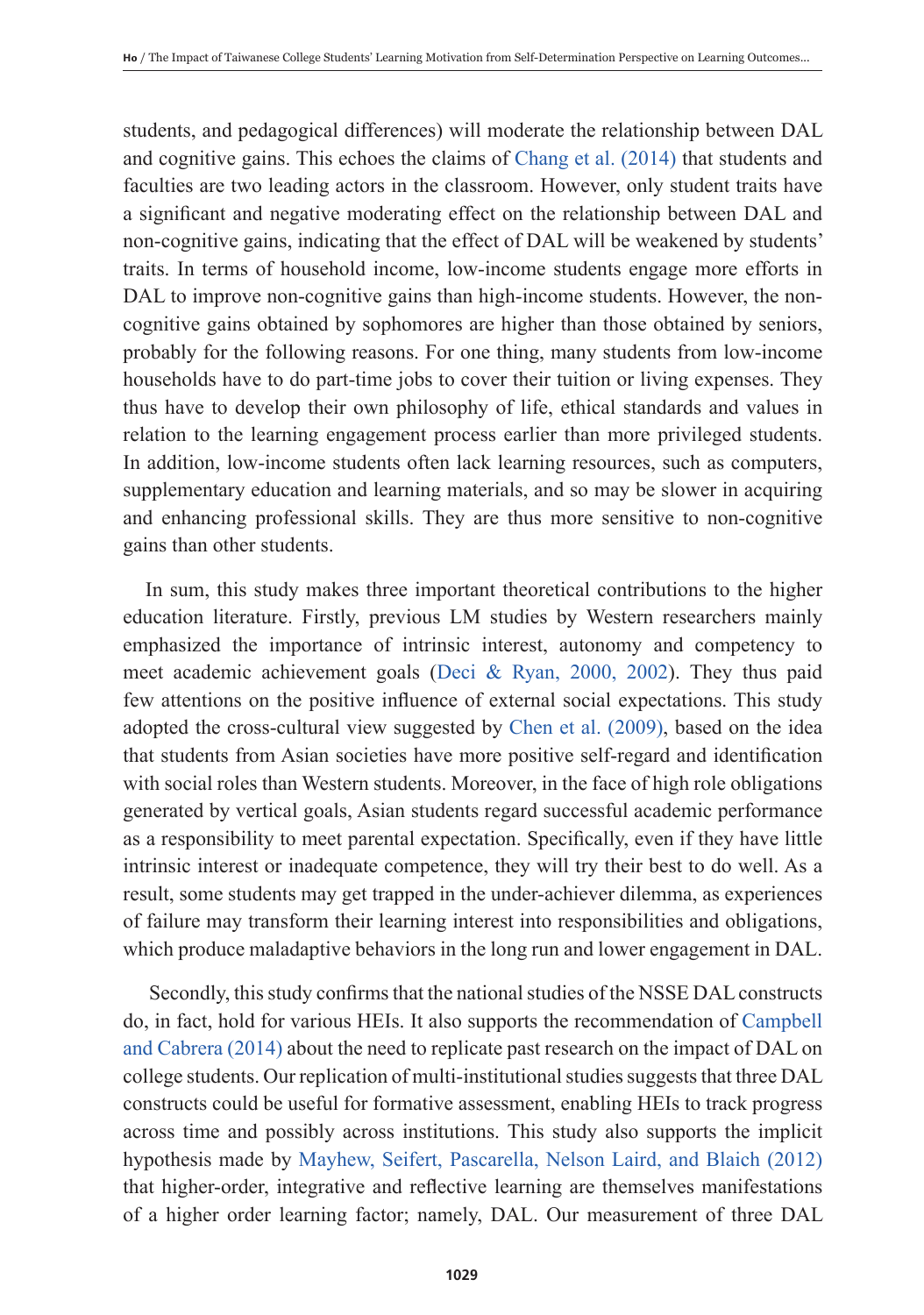constructs differed from that of Campbell and Cabrera's (2014), as it was found the higher-order learning construct was the most reliable indicator of the second order DAL constructs, with fewer measurement errors. HEIs might thus consider the items in this construct to be particularly important for interventions that target students' DAL, with a focus on the degree to which students believe that their courses emphasize advanced thinking skills (Laird et al., 2008; Pascarella et al., 2013).

Thirdly, conforming with the ideas of other scholars, this study holds that the relationship between learning methods and outcome may be subject to many features and properties (Kember & Leung, 2011; Lindblom-Ylänne et al., 2006; Vermunt, 2005). Thus it is suggested that future studies should consider various features more seriously as moderating variables, like student, institutional and faculty traits, when they conceptualize DAL influences on student LOs. This viewpoint is consistent with Pike et al. (2011) which stated that any links between learning engagement and outcomes are likely to be strengthened or attenuated due to differences in student and institutional characteristics. Furthermore, this study added faculty traits to more clearly examine how DAL is consistently related to LOs.

## **Limitations and Suggestions for Future Research**

This study is limited in at least four aspects. Firstly, while studies using motivation theory have achieved remarkable results and make significant contributions in the field of psychology, few of them discuss the relationship between student LM and LOs in the context of HEIs. Although this study established the dimensions of LM based on SDT, including role and academic identities, and the results have great reference value for research on student learning theory, there are still other motivation theories that may explain how to inspire student learning, such as attribution theory, self-efficacy theory, need-hierarchy theory. Future studies can thus follow adopt different models to construct the dimensions that may influence LOs. Secondly, this study required the participants to recall their learning process and performance, because their actual academic records were unobtainable, and the results may thus have some biases. It is thus suggested that future studies can be made based on real student records in order to obtain more accurate results. Thirdly, the participants in this study came from just 16 HEIs, and thus future works can expand sample representativeness by selecting participants from other student groups. Finally, this study failed to discuss a complex causality model, such as one using cross-sectional time series, and so future research could collect multiple channels of information for specific group, to clarify about the interrelationships among variables.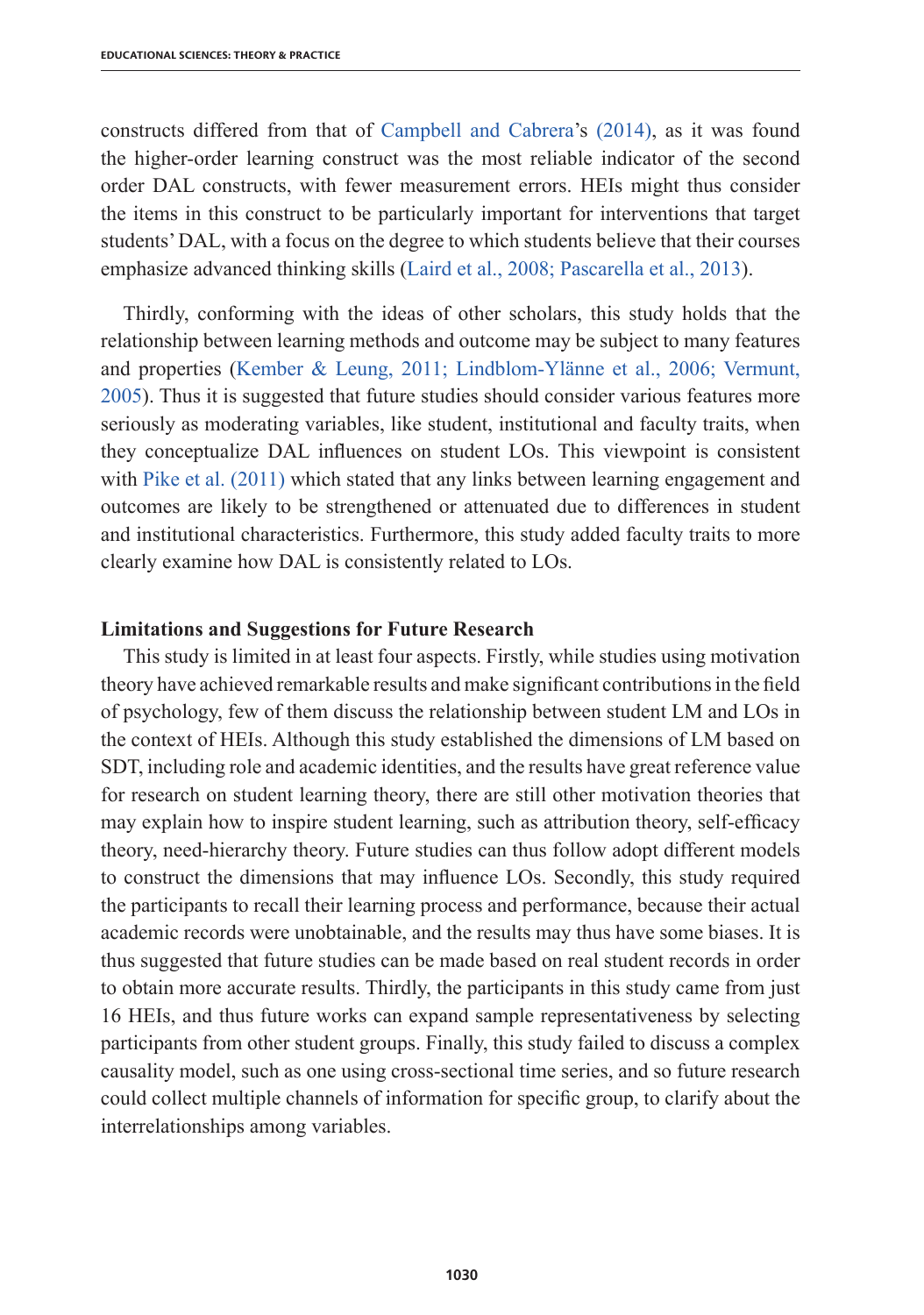# **References**

- Abes, E. S., Jones, S. R., & McEwen, M. K. (2007). Reconceptualizing the model of multiple dimensions of identity: The role of meaning-making capacity in the construction of multiple identities. *Journal of College Student Development, 48*(1), 1–22.
- Anctil, T. M., Ishikawa, M. E., & Scott, A. T. (2008). Academic identity development through selfdetermination successful college students with learning disabilities. *Career Development for Exceptional Individuals, 31*(3), 164–174.
- Anderson, J. C., & Gerbing, D. W. (1988). Structural equation modelling in practice: A review and recommended two-step approach. *Psychological Bulletin, 103*(3), 411–423.
- Biggs, J., & Tang, C. (2011). *Teaching for quality learning at university: What the student does*: Columbus, OH: McGraw-Hill Education.
- Biggs, J., Kember, D., & Leung, D. Y. (2001). The revised two–factor study process questionnaire: R–SPQ–2F. *British Journal of Educational Psychology, 71*(1), 133–149.
- Boyd, V. S., Hunt, P. F., Kandell, J. J., & Lucas, M. S. (2003). Relationship between identity processing style and academic success in undergraduate students. *Journal of College Student Development, 44*(2), 155–167.
- Campbell, C. M., & Cabrera, A. F. (2014). Making the mark: Are grades and deep learning related? *Research in Higher Education, 55*(5), 494–507.
- Chang, L., Mak, M. C., Li, T., Wu, B. P., Chen, B. B., & Lu, H. J. (2011). Cultural adaptations to environmental variability: An evolutionary account of East–West differences. *Educational Psychology Review, 23*(1), 99–129.
- Chang, T.-S., Bai, Y., & Wang, T.-W. (2014). Students' classroom experience in foreign-faculty and local-faculty classes in public and private universities in Taiwan. *Higher Education, 68*(2), 207–226.
- Chavez, M. M. (2007). The orientation of learner language use in peer work: Teacher role, learner role and individual identity. *Language Teaching Research, 11*(2), 161–188.
- Chen, S.-W., Wang, H.-H., Wei, C.-F., Fwu, B.-J., & Hwang, K.-K. (2009). Taiwanese students' self-attributions for two types of achievement goals. *The Journal of Social Psychology, 149*(2), 179–194.
- Choi, B. K., & Rhee, B. S. (2014). The influences of student engagement, institutional mission, and cooperative learning climate on the generic competency development of Korean undergraduate students. *Higher Education, 67*(1), 1–18.
- Cole, M. S., Feild, H. S., & Harris, S. G. (2004). Student learning motivation and psychological hardiness: Interactive effects on students' reactions to a management class. *Academy of Management Learning & Education, 3*(1), 64–85.
- D'ailly, H. (2003). Children's autonomy and perceived control in learning: A model of motivation and achievement in Taiwan. *Journal of Educational Psychology, 95*(1), 84–96.
- Deci, E. L., & Ryan, R. M. (1985). *Intrinsic motivation and self-determination in human behaviour*: Springer Science & Business Media.
- Deci, E. L., & Ryan, R. M. (2000). The "what" and "why" of goal pursuits: Human needs and the self-determination of behaviour. *Psychological Inquiry, 11*(4), 227–268.
- Deci, E. L., & Ryan, R. M. (2002). *Handbook of self-determination research*. Rochester, NY: The University Rochester Press.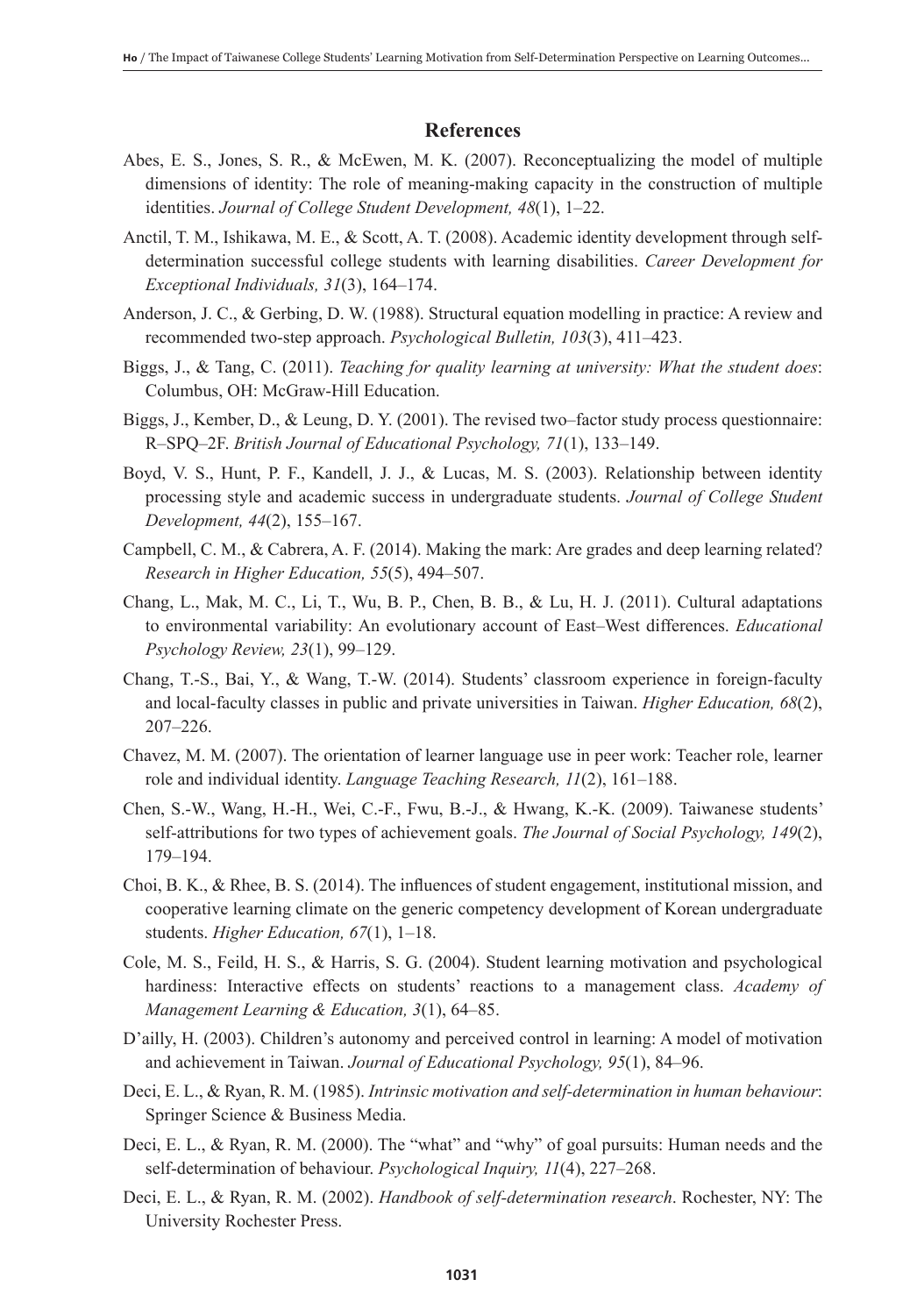- Guay, F., Ratelle, C. F., & Chanal, J. (2008). Optimal learning in optimal contexts: The role of selfdetermination in education. *Canadian Psychology/Psychologie Canadienne, 49*(3), 233–240.
- Hair, J. F., Black, W. C., Babin, B. J., Anderson, R. E., & Tatham, R. L. (2006). *Multivariate data analysis* (Vol. 6). Upper Saddle River, NJ: Pearson Prentice Hall.
- Heine, S. J., Kitayama, S., Lehman, D. R., Takata, T., Ide, E., Leung, C., & Matsumoto, H. (2001). Divergent consequences of success and failure in japan and North America: An investigation of self-improving motivations and malleable selves. *Journal of Personality and Social Psychology, 81*(4), 599–615.
- Hummel, E., & Randler, C. (2012). Living animals in the classroom: A meta-analysis on learning outcome and a treatment–control study focusing on knowledge and motivation. *Journal of Science Education and Technology, 21*(1), 95–105.
- Kember, D., & Leung, D. Y. (2011). Disciplinary differences in student ratings of teaching quality. *Research in Higher Education, 52*(3), 278–299.
- Kuh, G. D., Kinzie, J., Buckley, J. A., Bridges, B. K., & Hayek, J. C. (2006). *What matters to student success: A review of the literature commissioned report for the national symposium on postsecondary student success: Spearheading a dialog on student success.* Washington, DC: National Postsecondary Education Cooperative.
- Laird, T. F. N., Shoup, R., Kuh, G. D., & Schwarz, M. J. (2008). The effects of discipline on deep approaches to student learning and college outcomes. *Research in Higher Education, 49*(6), 469–494.
- Laird, T., Shoup, R., & Kuh, G. D. (2006, May). *Measuring deep approaches to learning using the National Survey of Student Engagement.* Paper presented at the annual meeting of the Association for Institutional Research.
- Lee, N., & Cadogan, J. W. (2013). Problems with formative and higher-order reflective variables. *Journal of Business Research, 66*(2), 242–247.
- Lindblom–Ylänne, S., Trigwell, K., Nevgi, A., & Ashwin, P. (2006). How approaches to teaching are affected by discipline and teaching context. *Studies in Higher education, 31*(03), 285–298.
- Little, T. D., Cunningham, W. A., Shahar, G., & Widaman, K. F. (2002). To parcel or not to parcel: Exploring the question, weighing the merits. *Structural Equation Modeling, 9*(2), 151–173.
- Lounsbury, J. W., Huffstetler, B. C., Leong, F. T., & Gibson, L. W. (2005). Sense of identity and collegiate academic achievement. *Journal of College Student Development, 46*(5), 501–514.
- Marginson, S. (2011). Higher education and public good. *Higher Education Quarterly, 65*(4), 411–433.
- Maringe, F., & Sing, N. (2014). Teaching large classes in an increasingly internationalising higher education environment: Pedagogical, quality and equity issues. *Higher Education, 67*(6), 761–782.
- Marton, F., & Säljö, R. (1976). On Qualitative Differences in Learning: I—Outcome and process. *British Journal of Educational Psychology, 46*(1), 4–11.
- Mayhew, M., Seifert, T. A., Pascarella, E. T., Nelson Laird, T. F., & Blaich, C. F. (2012). Going deep into mechanisms for moral reasoning growth: How deep learning approaches affect moral reasoning development for First-year students. *Research in Higher Education, 53*, 26–46.
- Nasir, N. S., McLaughlin, M. W., & Jones, A. (2009). What does it mean to be African American? Constructions of race and academic identity in an urban public high school. *American Educational Research Journal, 46*(1), 73–114.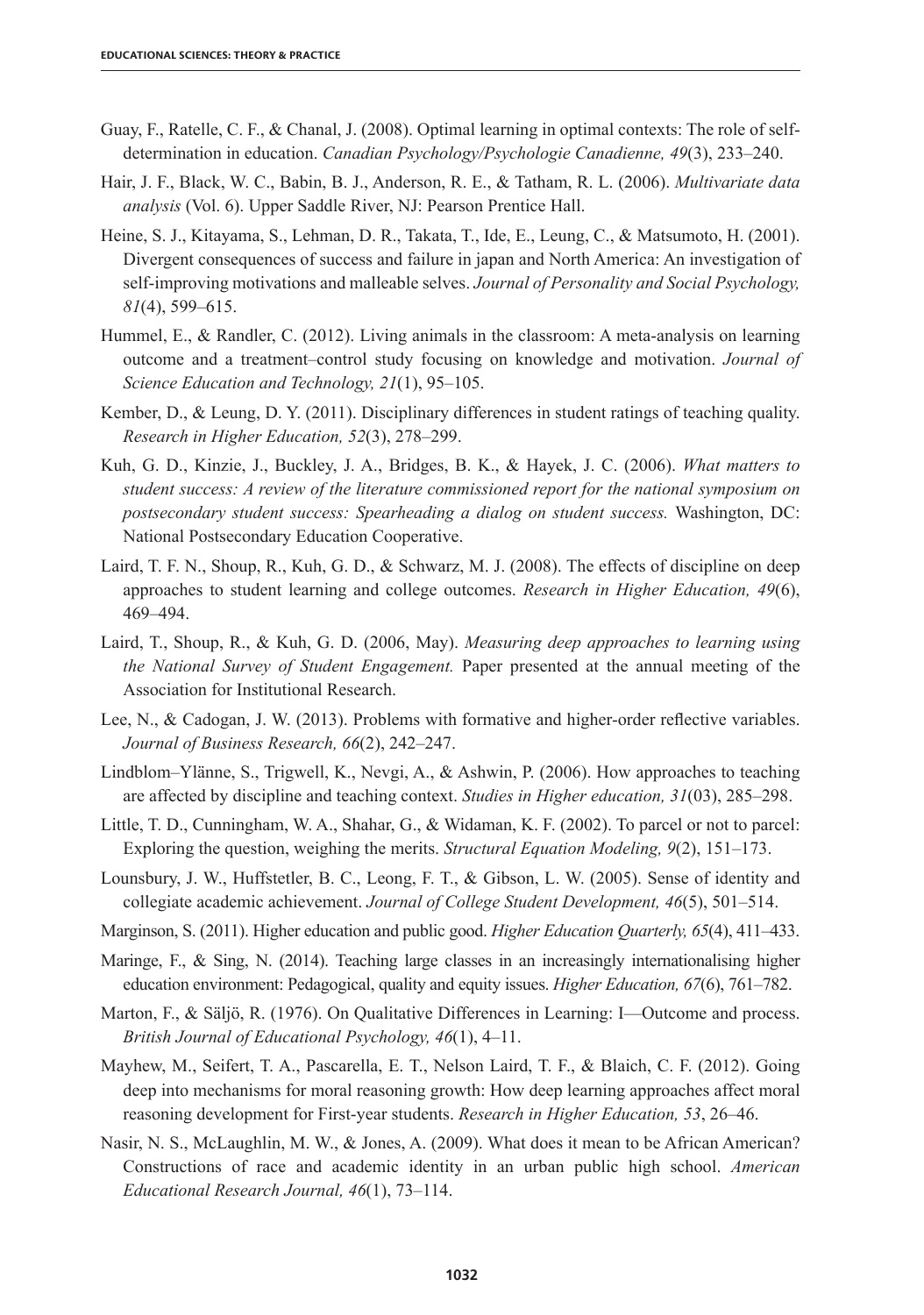- Noe, R., Wilk, S., Mullen, E., & Wanek, J. (1997). Employee development: Construct validation issues. In J. Ford, S. Kozlowski, K. Kraiger, E. Salas, & T. M. Teachout (Eds.), *Improving training effectiveness in work organizations* (153–189). Oxford, UK: Routledge.
- Oleson, A., & Hora, M. T. (2014). Teaching the way they were taught? Revisiting the sources of teaching knowledge and the role of prior experience in shaping faculty teaching practices. *Higher Education, 68*(1), 29–45.
- Pace, C. R. (1984). *Measuring the quality of college student experiences*. Los Angeles, CA: Center for the Study of Evaluation, University of California Los Angeles.
- Pascarella, E. T., Wang, J.-S., Trolian, T. L., & Blaich, C. (2013). How the instructional and learning environments of liberal arts colleges enhance cognitive development. *Higher Education, 66*(5), 569–583.
- Pike, G. R., Kuh, G. D., McCormick, A. C., Ethington, C. A., & Smart, J. C. (2011). If and when money matters: The relationships among educational expenditures, student engagement and students' learning outcomes. *Research in Higher Education, 52*(1), 81–106.
- Pike, G. R., Smart, J. C., & Ethington, C. A. (2012). The mediating effects of student engagement on the relationships between academic disciplines and learning outcomes: An extension of Holland's theory. *Research in Higher Education, 53*(5), 550–575.
- Ramsden, P. (2003). *Learning to teach in higher education*: Oxford, UK: Routledge.
- Reason, R. D., Cox, B. E., McIntosh, K., & Terenzini, P. T. (2010, May). *Deep learning as an*  individual, conditional, and contextual influence on first-year student outcomes. Paper presented at the Annual Forum of the Association for Institutional Research (NJ1), Chicago, IL.
- Regan, J. A. (2012). The role obligations of students and lecturers in higher education. *Journal of Philosophy of Education, 46*(1), 14–24.
- Reveles, J. M., & Brown, B. A. (2008). Contextual shifting: Teachers emphasizing students' academic identity to promote scientific literacy. *Science Education,* 92(6), 1015–1041.
- Reveles, J. M., Cordova, R., & Kelly, G. J. (2004). Science literacy and academic identity formulation. *Journal of Research in Science Teaching, 41*(10), 1111–1144.
- Richardson, M., Abraham, C., & Bond, R. (2012). Psychological correlates of university students' academic performance: A systematic review and meta-analysis. *Psychological Bulletin, 138*(2), 353–387.
- Sharma, S., Durand, R. M., & Gur-Arie, O. (1981). Identification and analysis of moderator variables. *Journal of Marketing Research, 18*(3), 291–300.
- Shin, J. C., & Harman, G. (2009). New challenges for higher education: Global and Asia-Pacific perspectives. *Asia Pacific Education Review, 10*(1), 1–13.
- Simon, R. W. (1997). The meanings individuals attach to role identities and their implications for mental health. *Journal of Health and Social Behavior, 38,* 256–274.
- Smart, J. C., Feldman, K. A., & Ethington, C. A. (2000). *Academic disciplines: Holland's theory and the study of college students and faculty.* Nashville, TN: Vanderbilt University Press.
- Stryker, S. (1987). Identity theory: Developments and extensions. In K. Yardley & T. Honess (Eds.), *Self and identity: Psychosocial perspectives* (pp. 89–103). Oxford, England: John Wiley & Sons.
- Tagg, J. (2003). *The learning paradigm college*. Bolton, MA: Anker Publishing Company.